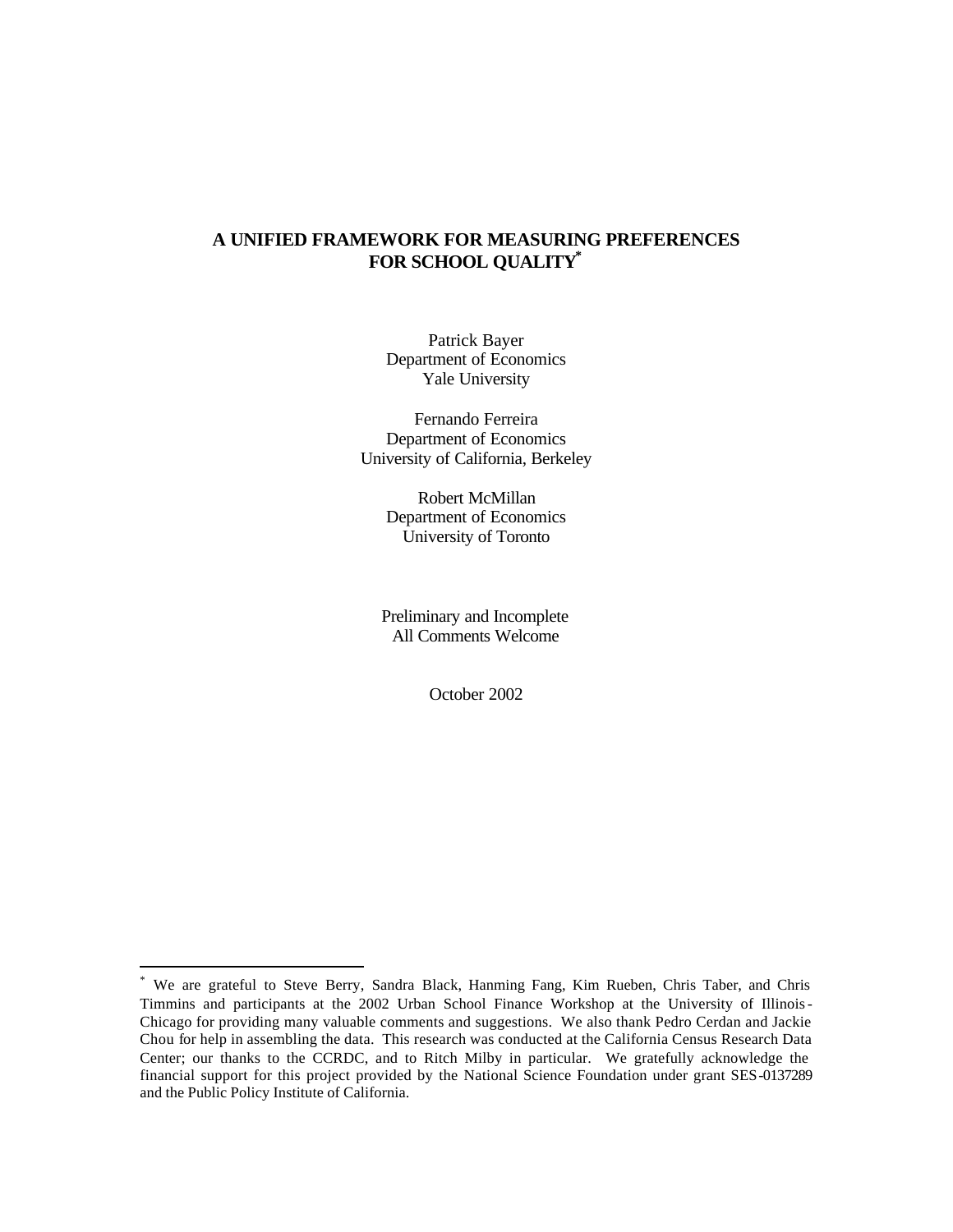#### **1 INTRODUCTION**

Much of the recent debate over choice-based education policies, such as vouchers and charter schools, has centered on the question of whether these policies will significantly increase the stratification of children across schools on the basis of ability, parental education, income, or race. The answer to this question depends critically on the nature of the fundamental factors driving the schooling and residential location decisions of the households in the relevant geographic area – the underlying variation in preferences for school quality, the extent to which these preferences are correlated with family characteristics such as education and income, and the relative importance of schooling in driving residential location decisions. The primary goal of this paper is to provide a comprehensive framework for recovering the distribution of preferences for school quality, a framework that brings together many of the best ideas that have been developed in the literature for handling a number of important endogeneity problems that complicate this problem. In the process of developing a single unified framework, we also seek to relate many of these previous approaches to one another, making clear the assumptions implicit in the simpler methodologies and the types of variation in the data needed for the identification of the more sophisticated ones.

The starting point for our analysis is the hedonic price regression framework of Black (1999), whose main contribution is a strategy for dealing with the likely correlation of school quality with unobserved housing and neighborhood characteristics. Using a sample of houses near a number of distinct school attendance zone boundaries, this strategy is to include boundary fixed effects in the regression, in essence comparing the prices of houses in otherwise similar neighborhoods, but that fall on opposite sides of a boundary determining where kids attend school. While Black (1999) suggests that this approach returns the mean marginal willingness to pay (MWTP) for school quality, well-known results in the literature on hedonic models dating back to Tinbergen (1956) and Rosen (1974) suggest that this is the case only in special circumstances. If, for example, all households had identical preferences (including over locations), prices would adjust in order to make each household indifferent among the full set of houses in the metropolitan area, thus ensuring that the equilibrium price of each house reflected the mean valuation of its attributes. In general, however, the equilibrium price of each house is a function of the full distribution of the household preferences driving the residential location decision as well as the geographic distribution of houses and neighborhoods (and their attributes) throughout the metropolitan region. Consequently, in order to properly estimate even just mean preferences for school quality it is necessary to explicitly consider the determination of equilibrium prices in the presence of a heterogeneous set of households and residences.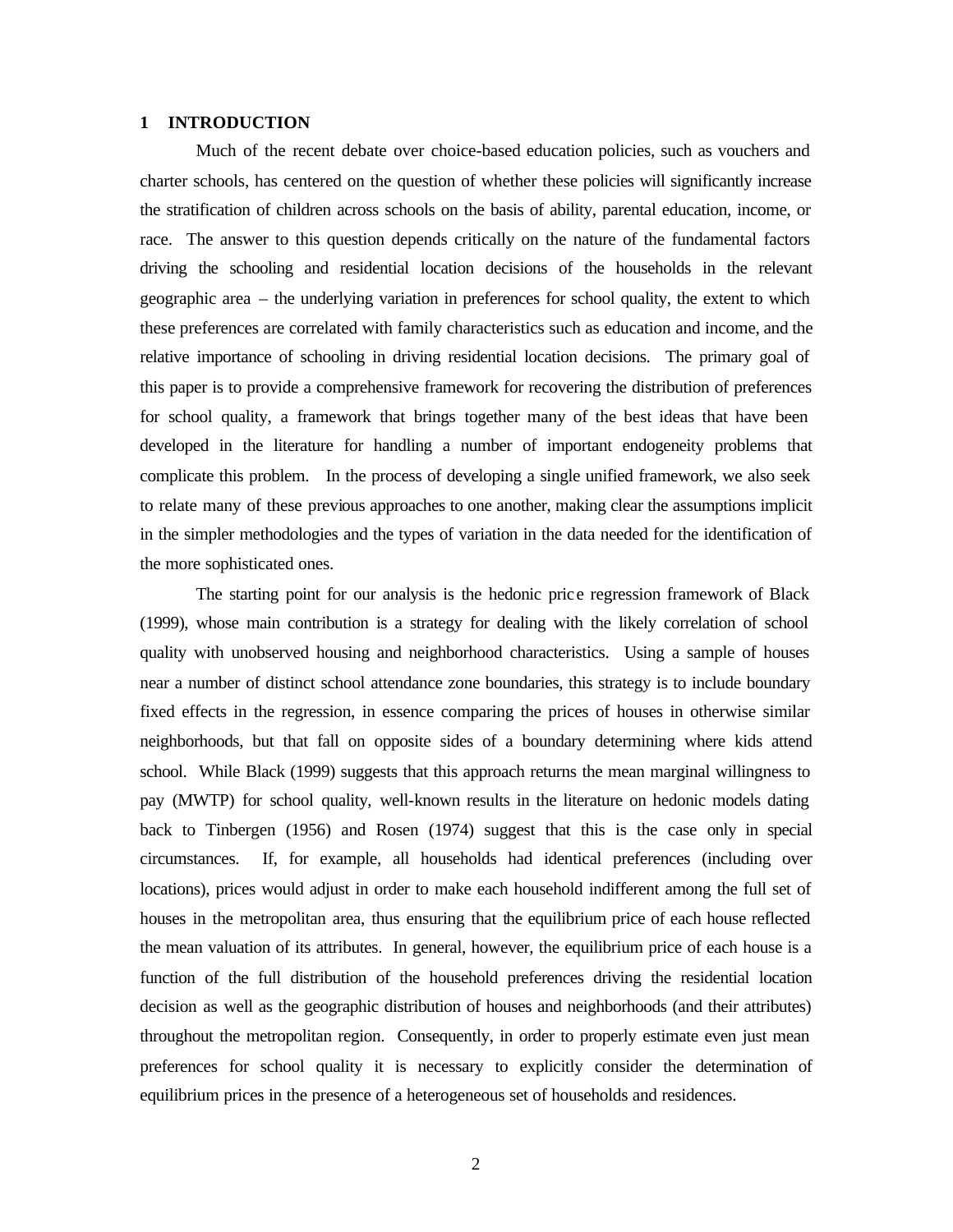To this end, we develop an equilibrium model of sorting in an urban housing market. Building on the discrete choice framework developed in McFadden (1978) and extended to explicitly include unobserved choice characteristics by Berry, Levinsohn, and Pakes (1995), this model allows households to have preferences for a large number of housing and neighborhood attributes and for these preferences to vary with a wide variety of household characteristics including wealth, income, education, race, employment location, and family composition. We close the model with a market clearing condition that characterizes how the price of each house is determined in equilibrium. This equilibrium framework nests the hedonic price regression as a direct restriction (not surprisingly, when households have identical preferences) and, importantly, it remains possible to incorporate the Black boundary fixed effects approach within the context of this broader model.

The general methodology that we develop requires more data than were used in Black's analysis and consequently, we turn to newly available restricted-access Census data. These data provide detailed information on a 1-in-7 sample of households, including each household member's race, education, income, age, immigration status, employment status, and job location. Importantly, unlike publicly available Census data, which match each household with a PUMA (a Census area of at least 100,000 residents), these provide a household's residential and employment locations at the level of a Census block (a Census area with approximately 100 residents), allowing us to characterize each household's actual location much more accurately than has been possible in past studies that have used Census micro-data. Using these new Census data as a centerpiece, we have assembled an extensive data set characterizing the housing market in the San Francisco Bay Area, combining housing and neighborhood sociodemographic data drawn from the Census with neighborhood-level data on schools, air quality, climate, crime, topography, geology, land use, and urban density.

One of the central goals of this paper is to provide a clear characterization of the sources of variation in the data that determine the model's parameters under alternative specifications. We begin by discussing the sources of variation in the data that distinguish the broader equilibrium model of sorting (which includes observed and unobserved heterogeneity in preferences) relative to the hedonic price regression. Our analysis uses cross-sectional data from a single, large metropolitan area market and, consequently, the identification of the unobserved heterogeneity in preferences (random coefficients) is completely driven by geographic variation. In particular, we condition on the geographic distribution of employment, thereby introducing variation in the way that households situated in various parts of the metropolitan area view the set of houses available in the market. In addition to ensuring reasonable spatial substitution patterns,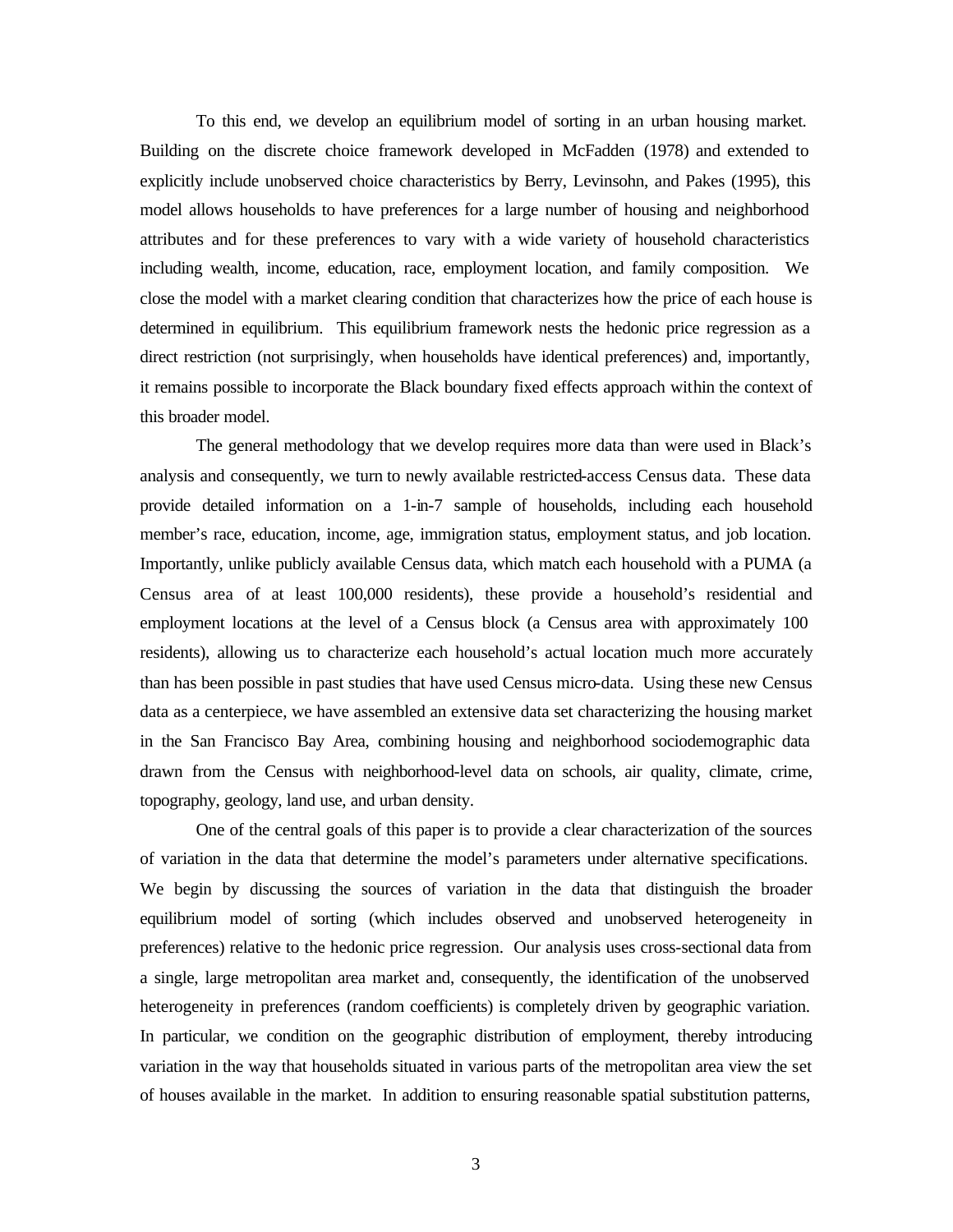by observing the location decisions made by observably identical households when facing different choice sets, we are able to learn about substitution patterns more generally, thereby distinguishing the underlying heterogeneity in tastes.<sup>1</sup>

In the context of this discussion, we draw a distinction between the use of *choice variation* (differences between the alternatives that are chosen vs. not chosen by households of a particular type) versus *within-type price variation* (the variation in prices and attributes among the set of houses chosen by households of a particular type) in identifying the model's parameters. We demonstrate that when the estimation of preferences is based solely on withintype price variation a classic sample selection bias arises, as the unobserved quality level of the houses chosen by a given type of household is likely to be correlated with the observed attributes of these houses. Among the set of houses chosen by high-income households, for example, relatively small houses or houses with poor neighborhood amenities are likely to have high levels of unobserved house or neighborhood quality, leading to a downward bias in the estimation of the preferences of high-income households for the observed amenities.

We also demonstrate that when preference estimates are derived using either only withintype price variation or a standard discrete choice approach, which uses both forms of variation, another form of selection bias arises if school quality is correlated with unobserved housing or neighborhood attributes that are valued more strongly by one type of household versus another. If, for example, high-income households have relatively strong preferences for both good schools and homes with a view of the San Francisco Bay, these analyses would overstate the relative preferences of high-income households for school quality. We provide a solution to this selection problem that essentially uses choice variation across neighborhoods to absorb out type-specific differences in the value of unobserved neighborhood attributes, leaving differences in the choice of houses within neighborhoods and the within-type price variation as the basis for estimating preferences for school quality. In this way, the final specification that we develop provides consistent estimates of the distribution of preferences for school quality even in the presence of a wide variety of likely endogeneity problems.

### *[results not yet disclosed for inclusion in paper]*

 $\ddot{\phantom{a}}$ 

The final estimates of our equilibrium model of sorting serve a number of potentially interesting purposes. Most obviously, they provide a clear characterization of the mean, observable heterogeneity, and the unobserved variation in preferences for school quality. Equally as important, the estimated model provides a well-defined characterization of the relative

 $1$  Of course, conditioning on the geographic distribution of employment with the metropolitan area is not a costless assumption. We discuss the likely impact of this assumption on the results in Section 4 below.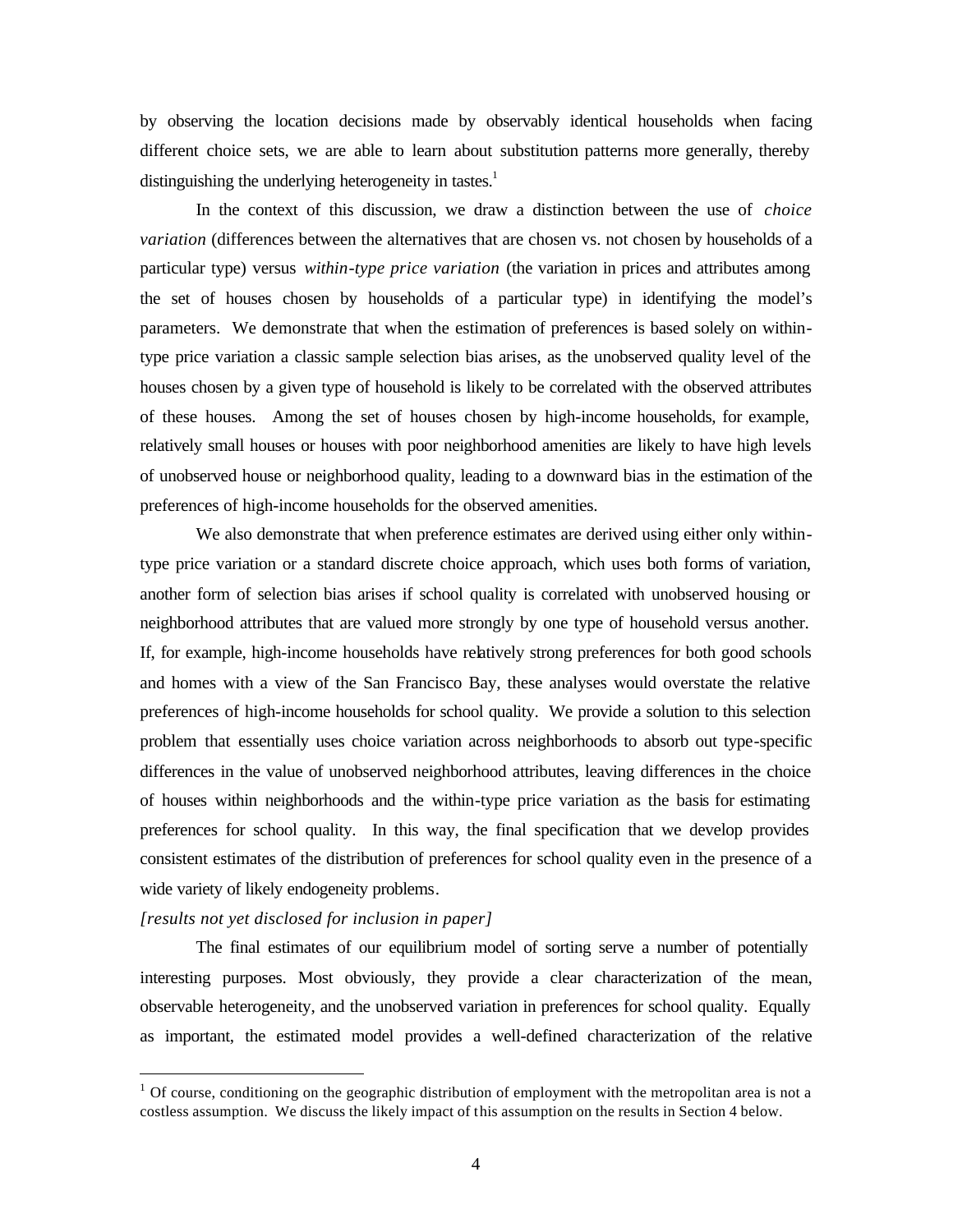importance of schooling versus other housing, neighborhood, and geographic factors in driving the location decisions of the heterogeneous households of a major metropolitan area. This combination is extremely powerful for conducting economic and policy research involving the interplay of household mobility/stratification and schools. This model makes it possible, for example, to calculate the elasticity of neighborhood house prices and rents as well as the sociodemographic composition of the local neighborhood and school with respect to school quality for each school in the metropolitan region. These 'demand' elasticities provide a series of measure of the competitiveness of a school's local environment and can be used to explore many aspects of the interplay between household mobility and school competition. $2$  Moreover, the sorting model provides a way of calculating the strength of preferences for school quality (on the basis of both observed and unobserved characteristics) among the households that select into a particular school. This permits the researcher to control directly for the non-random sorting of households across schools and school districts which leads to a form of selection bias (often referred to as Tiebout bias in the local public finance literature) in the estimation of education production functions, voting models, or other models that condition implicitly on the set of households in a particular school or jurisdiction.<sup>3</sup>

## **2 AN EQUILIBRIUM MODEL OF THE URBAN HOUSING MARKET**

This section of the paper develops our equilibrium model of the urban housing market. The model consists of two key elements: the household residential location decision problem and a market clearing condition that that characterizes how the price of each house is determined in equilibrium. We begin with a specification in which all households have identical preferences for houses and neighborhoods up to an idiosyncratic term in the utility function. In this case, our equilibrium framework reduces to a standard hedonic price regression, which accurately returns mean preferences in this case. We then extend the model to the case where households have heterogeneous tastes for housing and neighborhood attributes as well as locations.

#### **2.1 A Model with Homogeneous Preferences**

We model the residential location decision of each household as a discrete choice of a single residence. The utility function specification is based on the random utility model developed in McFadden (1978) and the specification of Berry, Levinsohn, and Pakes (1995), which includes choice-specific unobservable characteristics. In the model, each household

<sup>&</sup>lt;sup>2</sup> See Bayer, McMillan, and Rueben (2002b).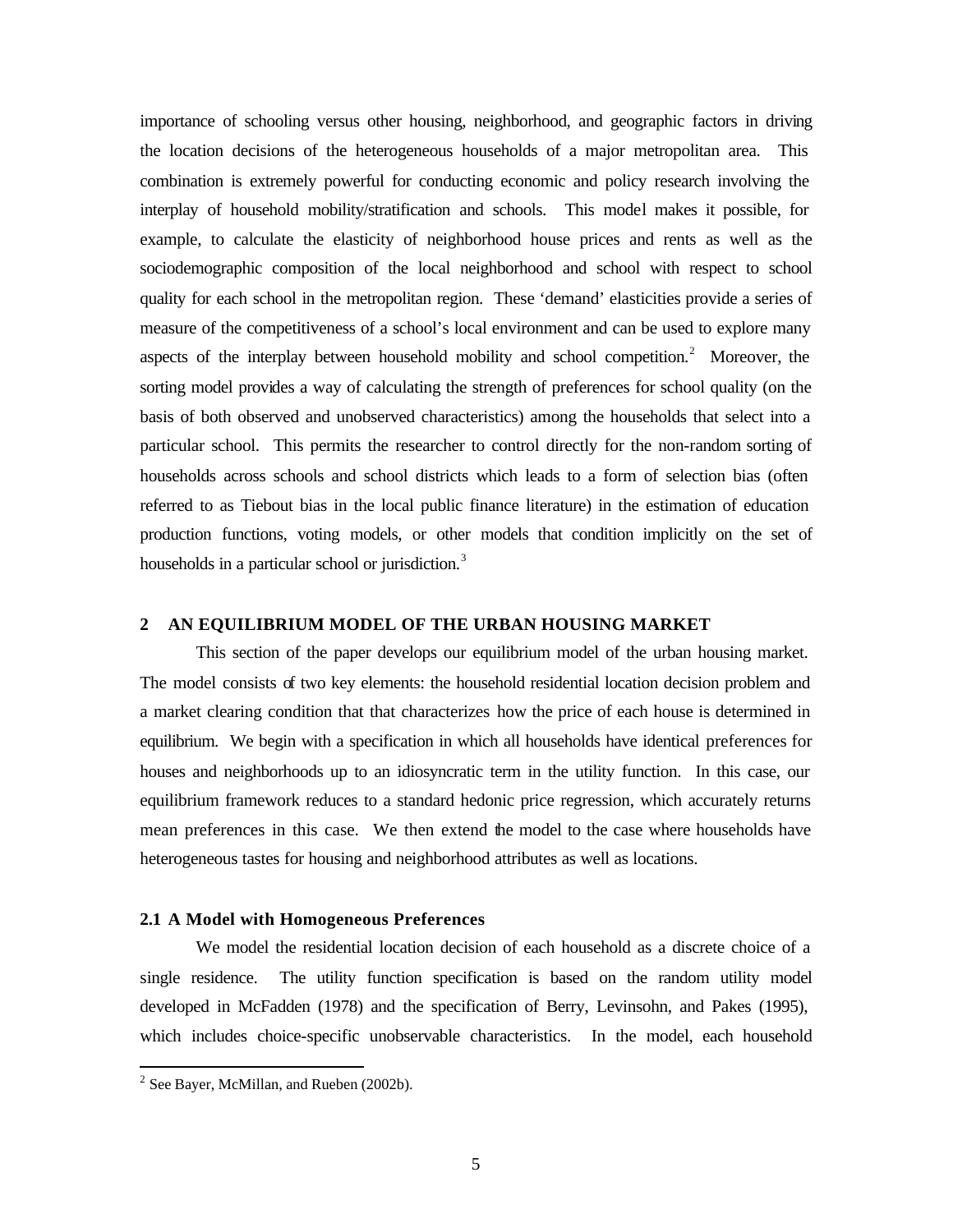chooses its residence *h* to maximize its utility, which depends on the observable and unobservable characteristics of its choice. Let  $X_h$  represent the observable characteristics of house *h* other than price that vary with the household's housing choice and let  $p_h$  denote its price. The observable characteristics of a housing choice include characteristics of the house itself (e.g., size, age, and type), its tenure status (rented vs. owned), and the characteristics of its neighborhood (e.g., sociodemographic composition, school, crime, topography, and air quality).

When households have homogeneous preferences up to an idiosyncratic term, household *i*'s optimization problem is given by:

(1) 
$$
Max_{(h)} V_h^i = \mathbf{a}_X X_h - \mathbf{a}_p p_h + \mathbf{x}_h + \mathbf{e}_h^i
$$

where  $\mathbf{x}_h$  is the unobserved quality of each house, including any unobserved quality associated with its neighborhood, and  $e^i$ <sub>h</sub> is an idiosyncratic error term that captures unobserved variation in household *i*'s preference for a particular housing choice.

Given the household's problem described in equations (1)-(2), household *i* chooses house *h* if the utility that it gets from this choice exceeds the utility that it gets from all other possible house choices - that is, when:

$$
(2) \tVhi > Vki \implies Whi + \mathbf{e}hi > Wki + \mathbf{e}ki \implies \mathbf{e}hi - \mathbf{e}ki > Wki - Whi \qquad \forall \quad k \neq h
$$

where  $W_h^i$  includes all of the non-idiosyncratic components of the utility function  $V_h^i$ . As the inequalities depicted in (3) imply, the probability that a household chooses any particular choice depends in general on the characteristics of the full set of possible house choices. In this way, the probability  $P^i_{h}$  that household *i* chooses house *h* can be written as a function of the full vectors of house characteristics (both observed and unobserved) and prices  $\{X, p, x\}$ :

(3) 
$$
P_h^i = f_h(\mathbf{X}, \mathbf{p}, \mathbf{x})
$$

*Equilibrium4,5*

<sup>&</sup>lt;sup>3</sup> In Bayer, McMillan, and Rueben (2002c), we exploit this feature to properly estimate the role of family characteristics in the production of achievement.<br><sup>4</sup> For more details on the assumptions underlying the equilibrium concept used in this analysis see Bayer,

McMillan, and Rueben (2002), which extends the equilibrium analysis to include social interactions. For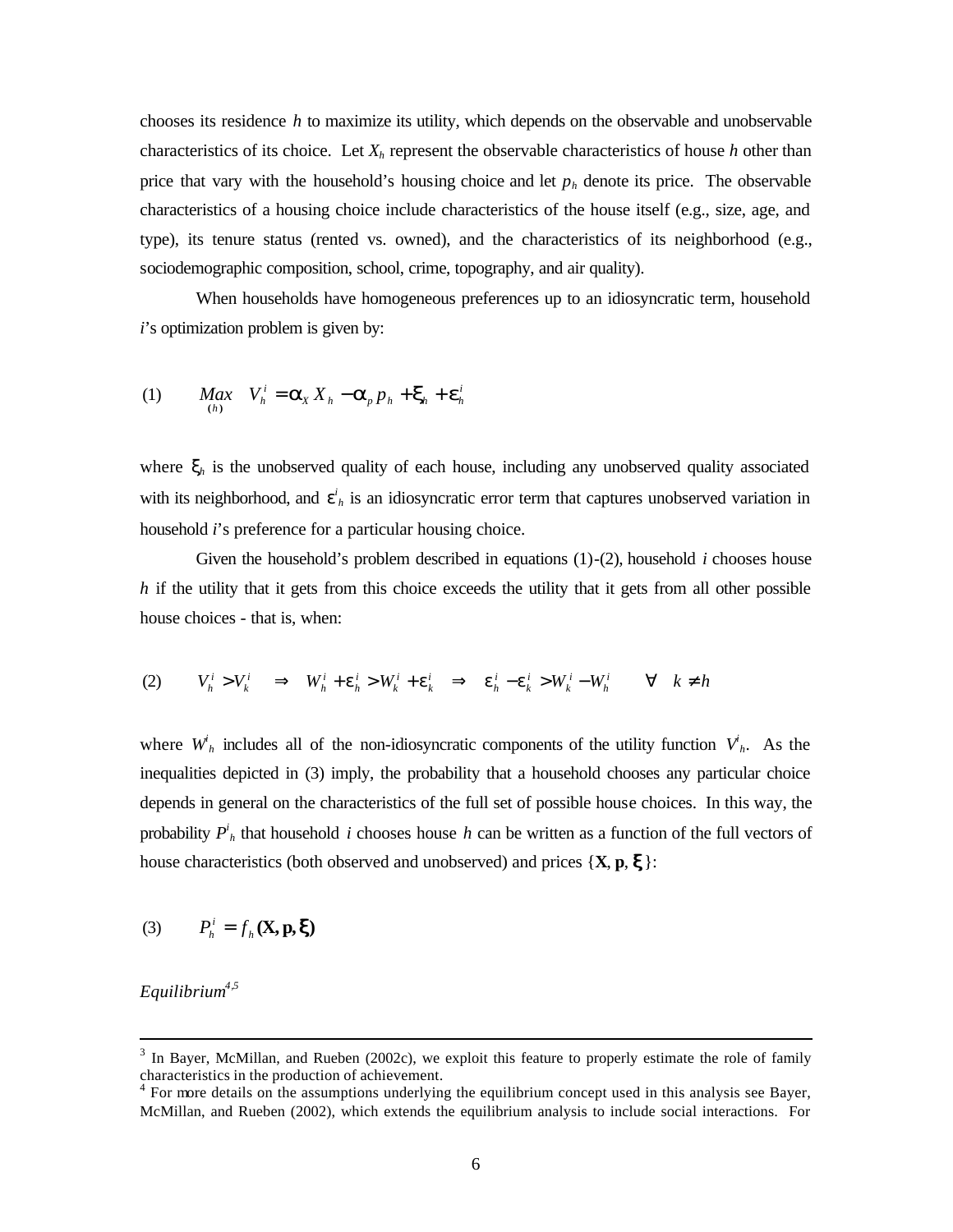When the set of draws  ${e^{i}}_{h}$  for each household observed in the data is interpreted as idiosyncratic heterogeneity in preferences for each house, working with choice probabilities is equivalent to assuming that each household that we observe in our sample represents a continuum of households with the same observable characteristics. The choice probabilities shown in equation (3) depict the distribution of location decisions that would result for a continuum of households with a given set of observed characteristics as each household responds to its particular idiosyncratic preferences. Let the measure of the continuum of households be *m*. This assumption concerning the distribution of households requires a similar assumption about the set of housing choices observed in the sample. In order to make the model coherent, therefore, we also assume that each house observed in the sample represents a continuum of identical houses, and that this continuum also has measure *m*.

Aggregating the probabilities in equation (4) over all households yields the predicted number of households that choose each house  $h$ ,  $\hat{N}_h$ :

$$
\hat{N}_h = \mathbf{m} \sum_i P_h^i
$$

 $\ddot{\phantom{a}}$ 

where again **m** represents the measure of the continuum of households with the same observable characteristics as household *i*. In order for the housing market to clear, the number of households choosing each house *h* must equal the measure of the continuum of houses that each observed house represents:<sup>6</sup>

(5) 
$$
\hat{N}_h = m, \forall h \implies \sum_i P_h^i = 1, \forall h
$$

When households have homogeneous preferences, this market clearing condition implies that prices adjust so that the mean indirect utility that each house provides is identical in equilibrium and, consequently:

clarity of exposition, we ignore such interactions in presenting the model and equilibrium properties in this paper.<br><sup>5</sup> The

The equilibrium concept developed here treats the supply of housing as fixed. This is done for expositional simplicity as a more generic housing supply function could certainly be incorporated in the analysis.

<sup>&</sup>lt;sup>6</sup> Note that the measure **m** drops out of the market-clearing condition depicted in equation (8) and, consequently, simply serves as a rhetorical device for understanding the use of the continuous choice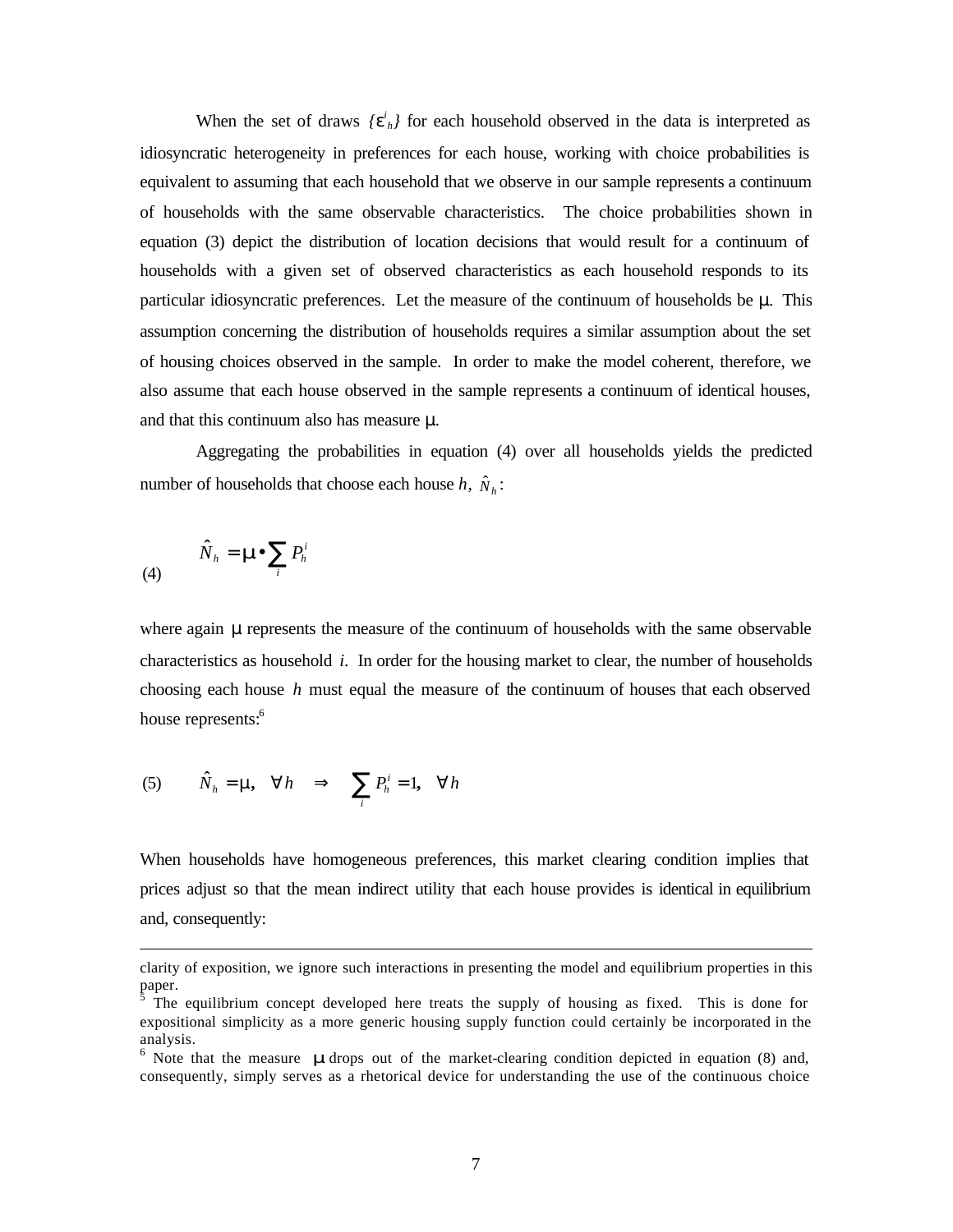(6) 
$$
\mathbf{a}_{0X} X_h - \mathbf{a}_{0p} p_h + \mathbf{x}_h = K \implies p_h = \frac{\partial \alpha_X}{\partial \mathbf{a}_{0p}} X_h + \frac{\partial \alpha_Y}{\partial \mathbf{a}_{0p}} \mathbf{x}_h
$$

Equation (6) is the standard hedonic price regression.

### **2.2 A Model with Heterogeneous Preferences**

We now introduce a utility specification that allows households to have heterogeneous preferences for house and neighborhood attributes as well as locations.<sup>7</sup> As before, the residential location decision of each household is modeled as a discrete choice of a single residence. In this case, however, household *i*'s optimization problem is given by:

(7) 
$$
Max_{(h)} V_h^i = \mathbf{a}_X^i X_h - \mathbf{a}_D^i D_h^i - \mathbf{a}_p^i p_h + \mathbf{x}_h + \mathbf{e}_h^i
$$

where the  $a^i_D D^i_A$  term in the utility function captures the disutility of commuting – the negative impact of the distance between household *i*'s workplace and house *h* – and each household's valuation of choice characteristics is allowed to vary with its own characteristics,  $Z^i$ , including education, income, race, employment status, and household composition. We also assume that each working household is initially endowed with a primary employment location,  $l^i$ . We treat employment status and employment location as exogenous variables throughout this paper. Each parameter associated with housing and neighborhood characteristics, distance to work, and price,  $a^i_j$ , for  $j \in \{X, D, p\}$ , is allowed to vary with a household's own characteristics,

(8) 
$$
\mathbf{a}_j^i = \mathbf{a}_{0j} + \sum_{r=1}^R \mathbf{a}_{rj} Z_r^i + \mathbf{n}_j^i,
$$

 $\ddot{\phantom{a}}$ 

In this way, equation (8) describes household *i*'s preference for choice characteristic *j*. The first term captures the taste for the choice characteristic that is common to all households and the other terms capture observable variation in the valuation of these choice characteristics across

probabilities shown in equation (6) in defining equilibrium rather than the actual discrete choices of the individuals observed in the data.

 $<sup>7</sup>$  This section summarizes the key aspects of the equilibrium model of sorting in an urban housing market</sup> developed in Bayer, McMillan, and Rueben (2002).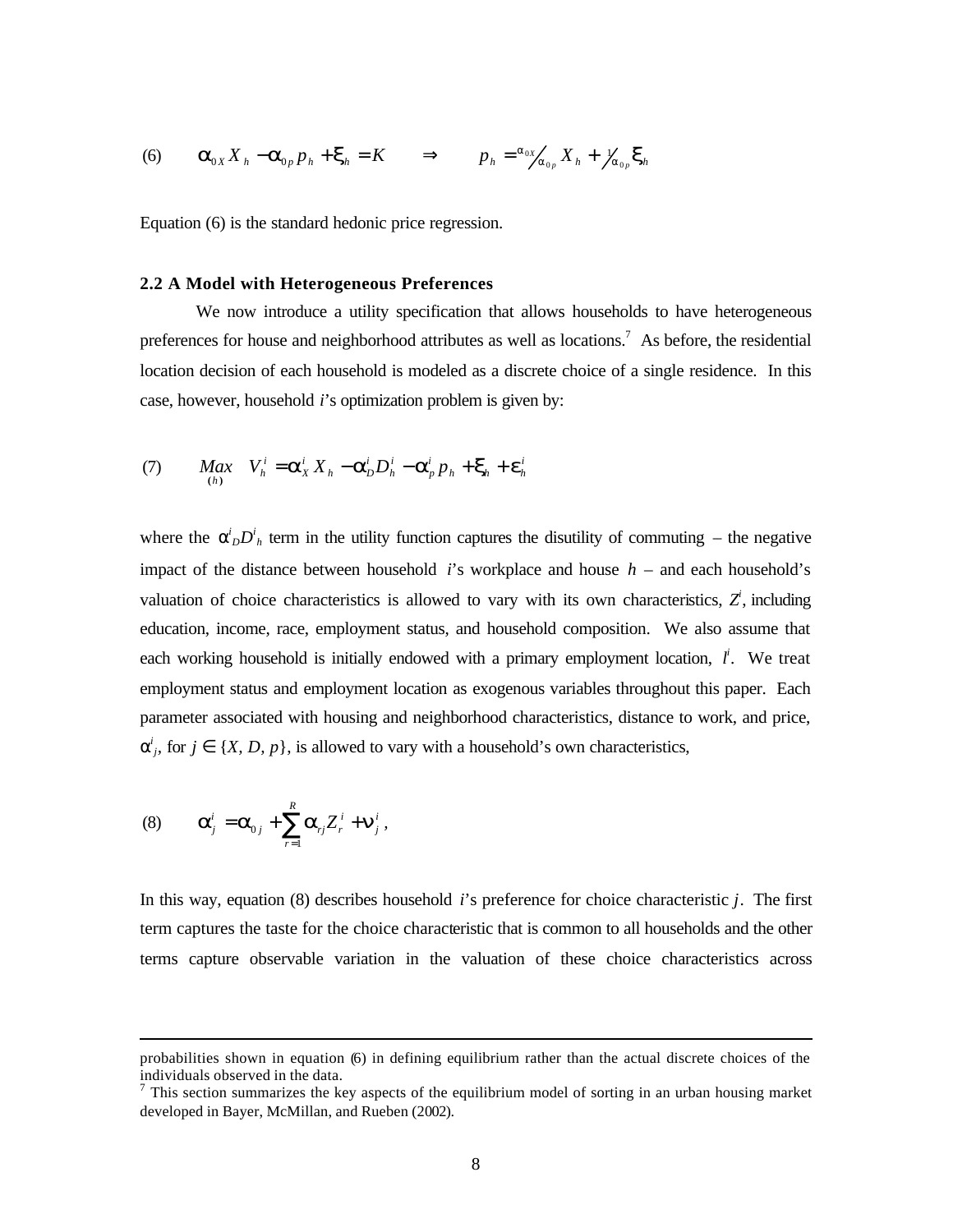households with different socioeconomic characteristics. This random coefficients specification allows for great variation in preferences across different types of household.<sup>8</sup>

In this case, the probability  $P^i_{h}$  that household *i* chooses house *h* can be written as a function of the full vectors of house characteristics (both observed and unobserved) and prices  ${X, p, \mathbf{x}}$ :

(9) 
$$
P_h^i = f_h(Z^i, \mathbf{n}^i, \mathbf{X}, \mathbf{p}, \mathbf{x})
$$

as well as the household's own characteristics  $Z^i$ ,  $v^i$ . Given the same market clearing conditions as above, it is a straightforward extension of the central proof in Berry (1994) to show that a unique vector of housing prices clears the market.<sup>10</sup> Writing this market-clearing vector of prices as  $\mathbf{p}^*(\mathbf{v}, \mathbf{Z}, \mathbf{X}, \mathbf{x})$ , the probability that household *i* chooses house *h* can be written:

(10) 
$$
P_h^i = f_h(Z^i, \boldsymbol{n}^i, \mathbf{X}, \mathbf{p}^*(\mathbf{Z}, \mathbf{X}, \hat{\mathbf{n}}), \hat{\mathbf{i}})
$$

 $\ddot{\phantom{a}}$ 

where the notation  $\mathbf{p}^*(\mathbf{v}, \mathbf{Z}, \mathbf{X}, \mathbf{x})$  indicates that the set of market-clearing prices is generally a function of the full matrices of the household  $\{v, Z\}$  and house and neighborhood characteristics {**X**, **x**} that are treated as the primitives of the sorting model. Consequently, while the hedonic price function reflects mean household preferences when preferences are homogeneous, as just described, equilibrium prices are generally a function of the set of available options and the distribution of tastes within the population. An equilibrium is defined as the set of choice probabilities in equation (10) along with the vector of market clearing prices, **p**<sup>\*</sup>. Since a unique set of prices clears the housing market*,* the sorting equilibrium will also be unique when the model does not include any social interactions. $11$ 

<sup>&</sup>lt;sup>8</sup> For a more detailed discussion of the stochastic elements in this specification see Bayer, McMillan, and Rueben (2002).

<sup>&</sup>lt;sup>9</sup> For simplicity of exposition, we have included the household's employment location in  $Z^i$  and the location of the house in *Xh*. Note also that the *h* subscript on the function *f* simply indicates that we are solving for the probability that household *i* chooses house *h* not that the form of the function itself varies with *h.*  $10$  See Bayer, McMillan, and Rueben (2002) for related proofs.

<sup>&</sup>lt;sup>11</sup> Again for a more detailed discussion of the equilibrium definition and properties with social interactions see Bayer, McMillan, and Rueben (2002).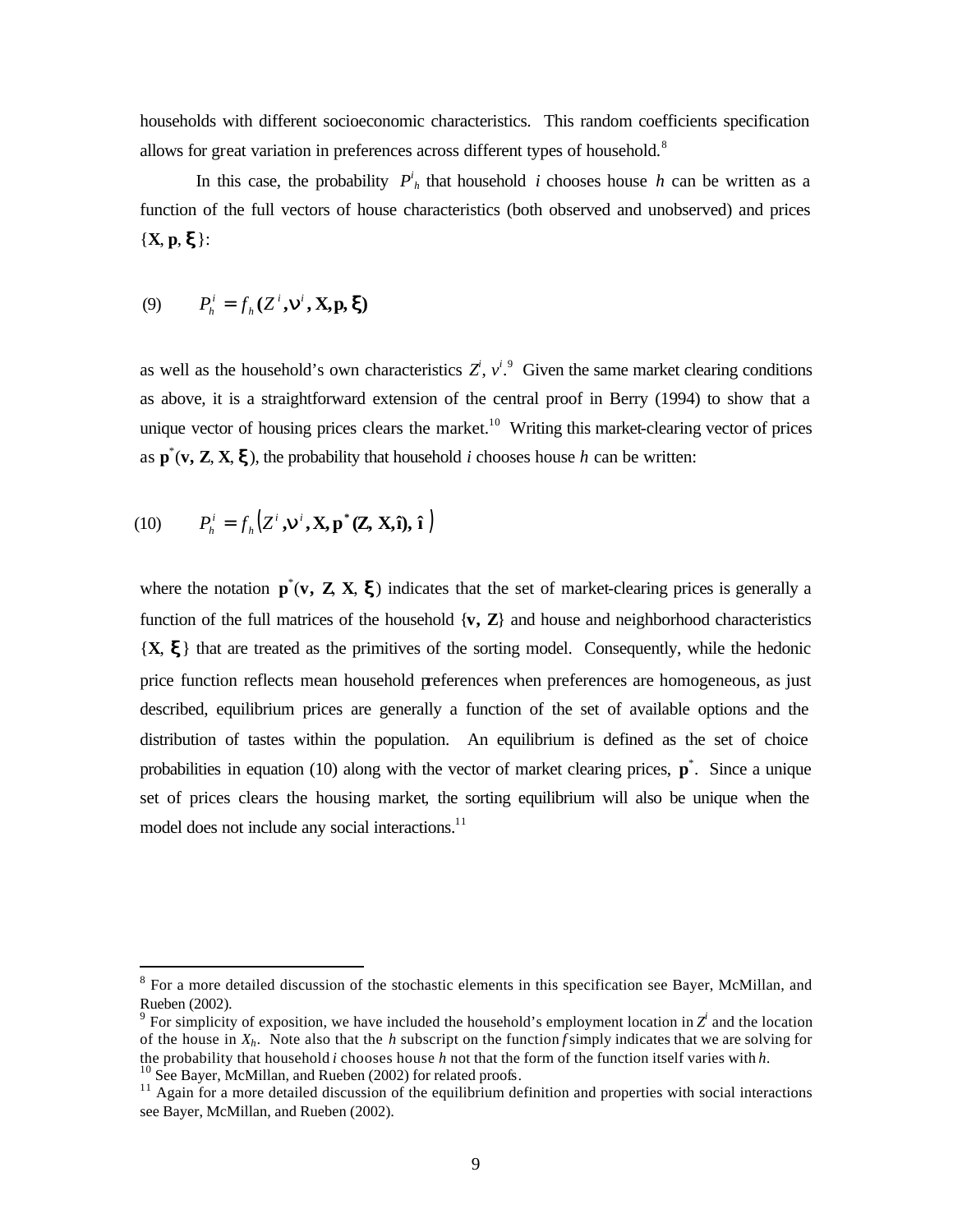### *Estimation*

We now present a summary of the procedure that we use to estimate the model with heterogeneous preferences.<sup>12</sup> As discussed above, the homogenous preference case simply reduces to a standard hedonic price regression. We begin by introducing some notation that simplifies the exposition. The terms of the utility function specified in equations (1)-(2) can be divided into a *choice-specific constant*, *dh*, an *interaction component*, *m i <sup>h</sup>*, which includes any parts of the utility function that interact household and choice characteristics, and the *idiosyncratic error term*,  $e^i$ , Thus the utility function can be rewritten as:

$$
(11) \tV'_{h} = \boldsymbol{d}_{h} + \boldsymbol{m}'_{h} + \boldsymbol{e}'_{h}.
$$

where:

 $\ddot{\phantom{a}}$ 

(12) 
$$
\mathbf{d}_h = \mathbf{a}_{0X} X_h - \mathbf{a}_{0p} p_h + \mathbf{x}_h
$$

(13) 
$$
\mathbf{m}_{n}^{i} = \left(\sum_{k=1}^{K} \mathbf{a}_{kX} Z_{k}^{i}\right) X_{h} - \left(\mathbf{a}_{0D} + \sum_{k=1}^{K} \mathbf{a}_{kD} Z_{k}^{i}\right) D_{h}^{i} - \left(\sum_{k=1}^{K} \mathbf{a}_{kp} Z_{k}^{i}\right) p_{h}
$$

In these equations,  $k$  indexes household characteristics. The choice-specific constant  $\mathbf{d}_h$  captures the portion of the utility provided by house *h* that is common to all households. When the household characteristics included in the model are constructed to have mean zero,  $d_h$  is the mean indirect utility provided by house *h*. The unobservable component of  $d_h$ ,  $x_h$ , captures the portion of unobserved preferences for house *h* that is correlated across households, while  $e_h^i$  represents unobserved idiosyncratic preferences over and above this shared component.<sup>13</sup> Denoting the full set of parameters *q*, we subdivide these into two sets in later discussion: the set of interaction parameters in  $m$ <sup>*ih*</sup>,  $q$ <sub>*m*</sub>, and the set of parameters in  $d$ <sub>*h*</sub>,  $q$ <sub>*d*</sub>.

The estimation of the model begins by maximizing the probability that each household chooses its observed location. In particular, for any combination of interaction parameters and choice-specific constants,  $\mathbf{d}_h$ , the model predicts the probability that each household *i* chooses house *h*:

 $12$  Complete details of the estimation procedure including methods for simplifying the computation and the asymptotic properties of the estimator can be found in Bayer, McMillan, and Rueben (2002).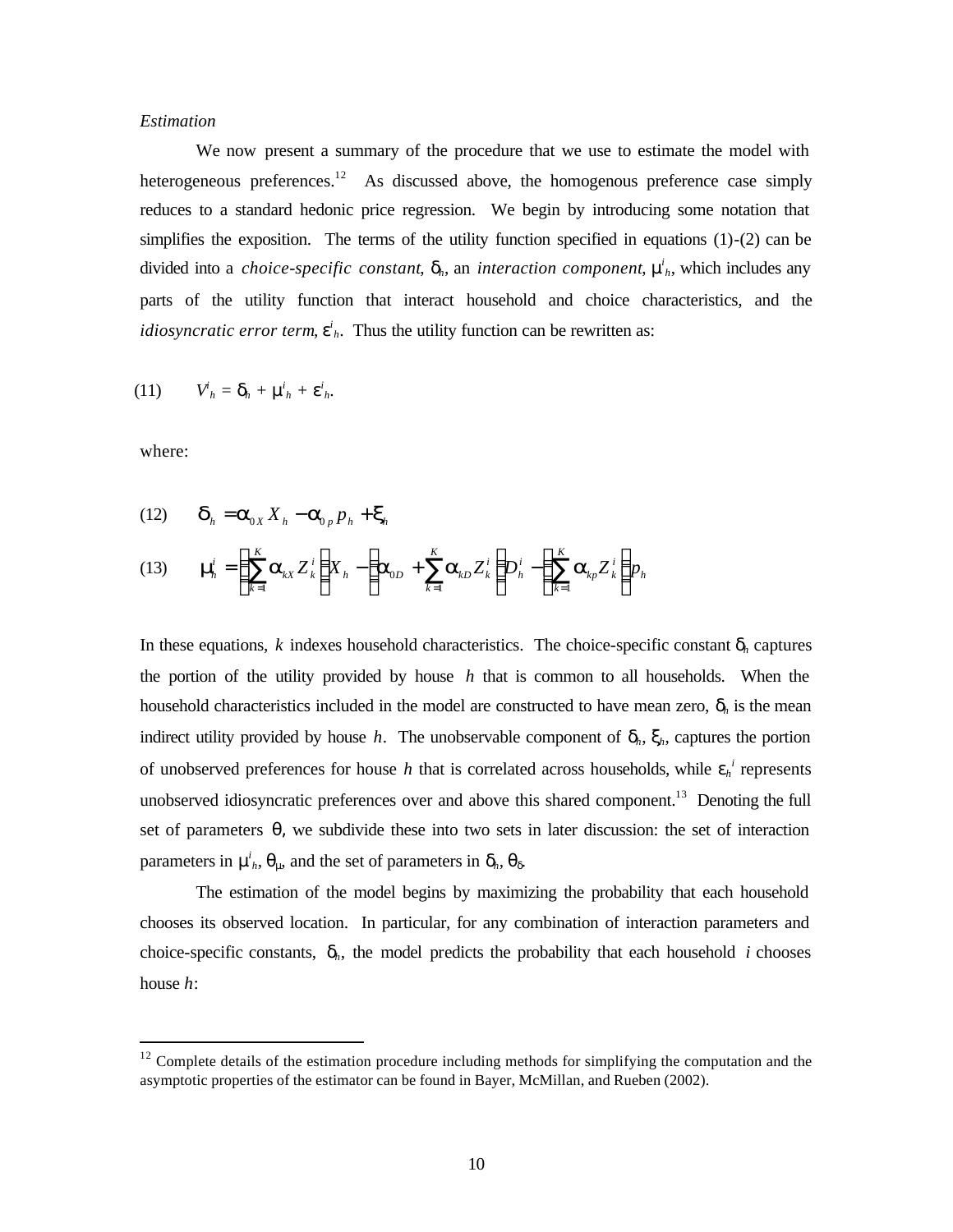(14) 
$$
P_h^i = \frac{\exp(\boldsymbol{d}_h + \hat{\boldsymbol{n}} h_h^i)}{\sum_k \exp(\boldsymbol{d}_k + \hat{\boldsymbol{n}} h_k^i)}
$$

Maximizing the probability that each household makes its correct housing choice, conditioning on the full set of observed household characteristics  $Z^i$  and choice characteristics  $\{X_h, p_h, \overline{Z}_h\}$ , gives rise to the following log-likelihood function:

$$
(15) \qquad \ell = \sum_{i} \sum_{h} I_h^i \ln(P_h^i)
$$

where  $I^i_h$  is an indicator variable that equals 1 if household *i* chooses house *h* in the data and 0 otherwise. The first step of the estimation procedure consists of searching over the interaction parameters and vector of choice-specific constants to maximize  $\ell$ , returning estimates of the interaction parameters  $\hat{\mathbf{q}}_m$  and the vector of choice-specific constants  $\hat{\mathbf{d}}$ .

Notice, however, that the set of observed residential choices provides no information that distinguishes the elements of the choice-specific constant **d**. Consequently, it is necessary to bring additional econometric information to bear on the problem. Given the estimate of **d** obtained from fitting the observed individual location decisions, equation (12) is simply a regression equation. The most obvious approach to identifying the parameters of this equation involves forming moments based on covariance restrictions between the observed choice characteristics and  $\mathbf{x}_h$ . It is clear, however, that forming covariance restrictions between  $\mathbf{x}_h$  and  $p_h$ is not consistent with the logic of the choice model, as any increase in the unobserved quality of a house typically raises demand for a house and in turn its equilibrium price. The second step of the estimation procedure, therefore, uses  $\hat{d}$  along with an appropriate instrument for price to estimate equation (12) via instrumental variables. We discuss the formation of appropriate instruments in the next section of the paper.

### **3 ENDOGENEITY ISSUES**

 $\ddot{\phantom{a}}$ 

A number of important endogeneity issues arise in the estimation of preferences for school quality. In this section of the paper, we discuss three such issues in detail: (i) the selfselection across locations when households have heterogeneous tastes; (ii) the correlation of

<sup>&</sup>lt;sup>13</sup> Another way to describe  $\mathbf{x}_h$  is that it captures the shared portion of the quality of house *h* (including the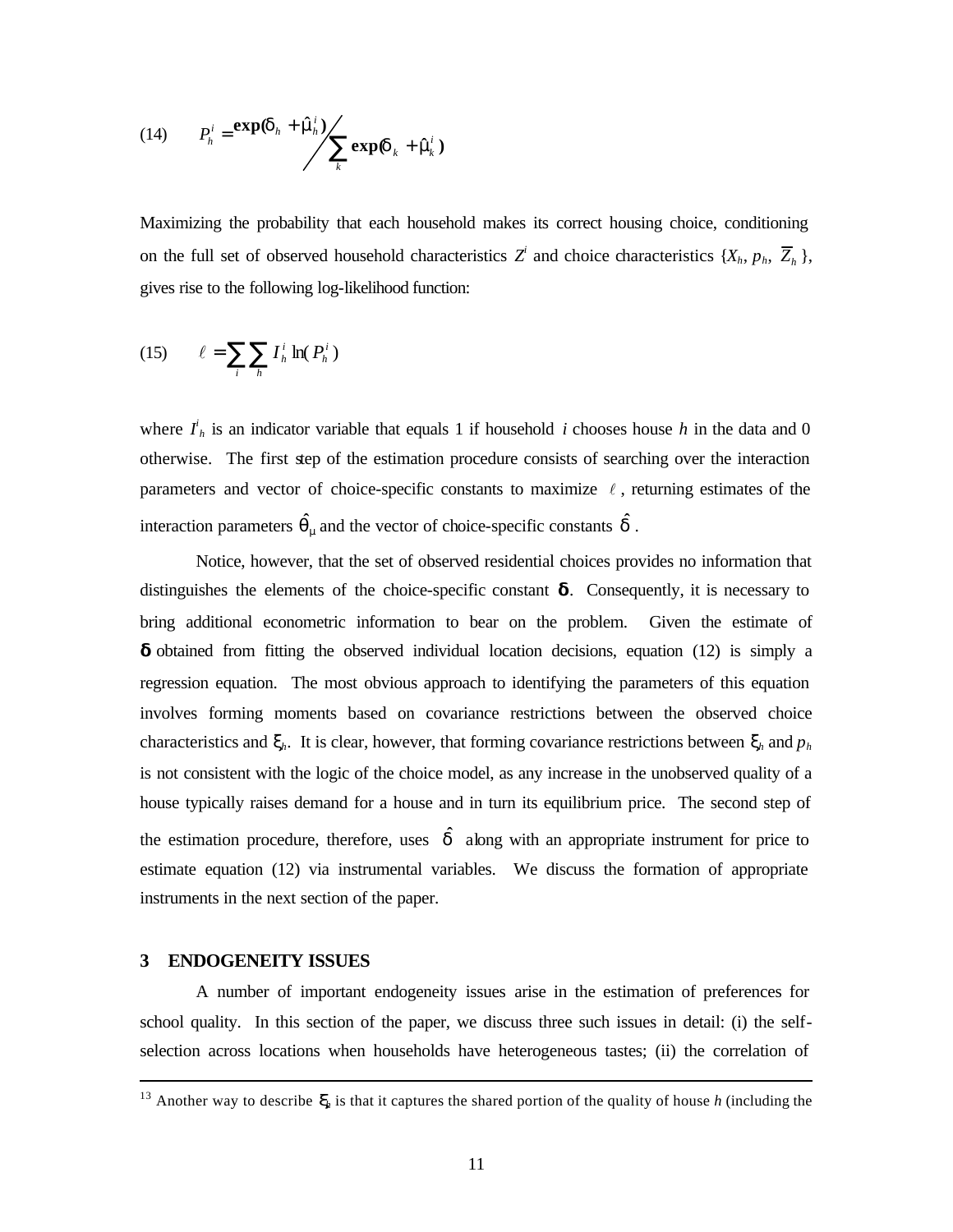school quality with unobserved housing and neighborhood quality; and (iii) the correlation of school quality with unobserved neighborhood characteristics valued more heavily by some households versus others. For each of these issues, we describe the endogeneity issue, present a strategy for identifying the model, and discuss the sources of variation in the data that implicitly tie down the preference parameters.

### **3.1 The Hedonic Identification Problem with Unobservable Choice Characteristics**

A central identification issue in the paper concerns the endogeneity of housing prices, *ph*. As we discussed briefly in describing the estimation procedure, the identification of the choicespecific constant regression (equation (12)) requires a set of instruments that are correlated with  $p_h$  but not with unobserved housing/neighborhood quality,  $\mathbf{x}_h$ . In developing appropriate instruments for  $p_h$ , we provide a solution to the classic problem of distinguishing preferences from the equilibrium (hedonic) price function.

The instruments that we construct rise naturally out of the sorting model when households value only the characteristics of their chosen house and the features of the surrounding neighborhood, as long as the geographic extent of this 'neighborhood' is reasonably small relative to the full metropolitan area. In this case, the exogenous attributes of houses and neighborhoods which are positioned just beyond the region that households value directly make ideal instruments for housing prices. In particular, for each house *h,* we form instruments that characterize the housing stock and general land usage patterns (percent residential, commercial, industrial, etc.) beyond a threshold distance from house *h*. At the same time, we are careful to include variables that describe the housing stock and land usage within this threshold distance directly in the utility function. In developing this set of instruments, we exploit an inherent feature of the sorting process – that the overall demand for houses in a particular neighborhood is affected by not only the features of the neighborhood itself, but also by the way these features relate to the broader landscape of houses and neighborhoods in the region. In this way, we assume that the exogenous attributes of nearby but not immediately proximate neighborhoods influence the equilibrium in the housing market, thereby affecting prices, but have no direct effect on utility.

 $\ddot{\phantom{a}}$ 

quality of its neighborhood) that is observed by the households in the data but not the econometrician.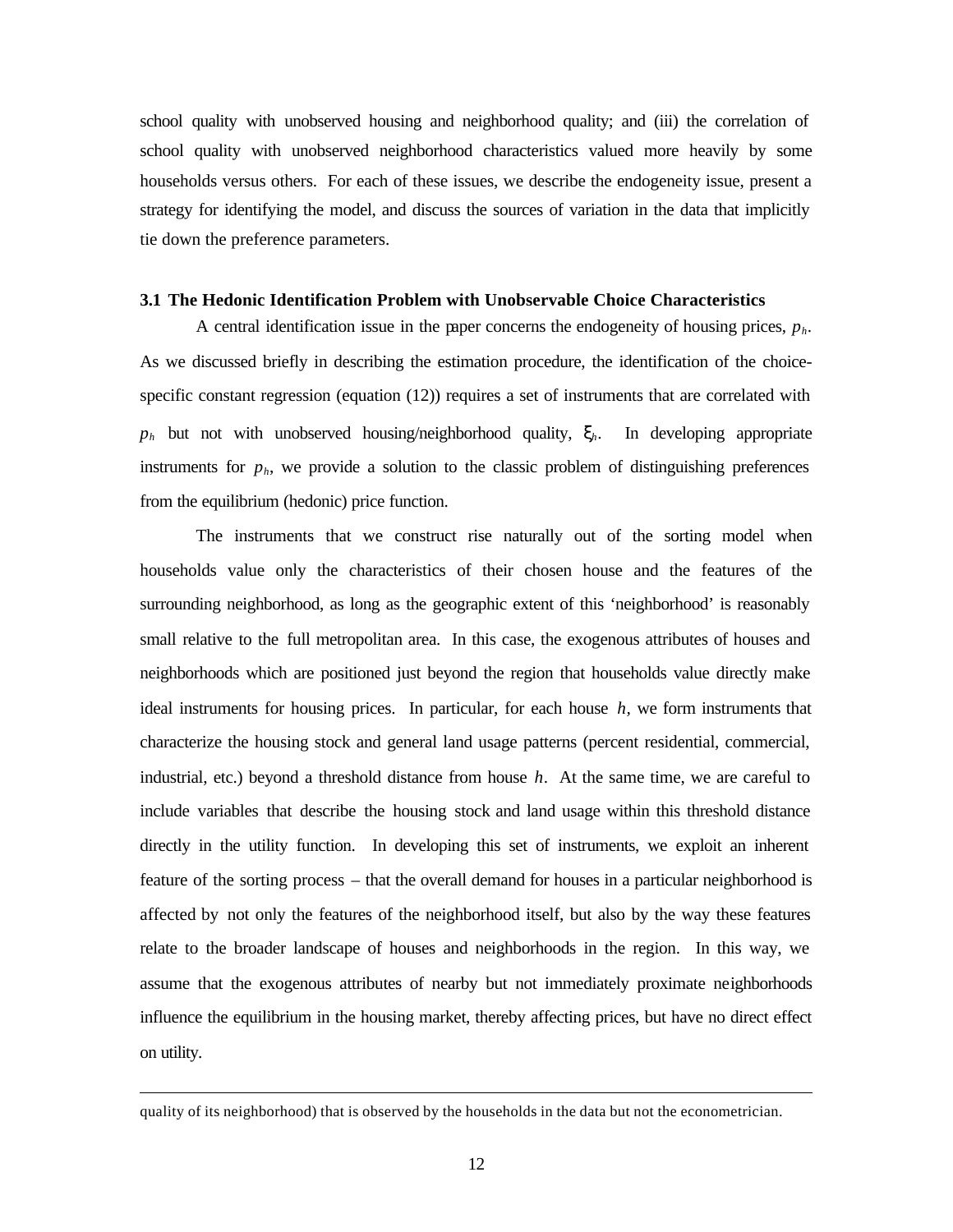To demonstrate the general logic of this first category of instruments, the first column of Table 1 reports the results of a first-stage regression that relates the price of house *h* to a series of attributes of the house and neighborhood as well as a set of variables that characterize the housing stock and land usage in concentric rings surrounding house *h*. Here, we make use of the highly disaggregated geographic information in the dataset and for each Census block construct variables that characterize the housing stock and land usage in rings with radii of 0-to-1, 1-to-3, and  $3$  to-5 miles.<sup>14</sup> The results of the regression shown in the first column of Table 1 highlight the logic of our instrumental variables strategy. Consider, for example, the impact of industrial land usage on price. While industrial land usage within a mile of a house has a significantly negative impact on prices, this effect drops considerably in the 1-to-3 mile ring, and then turns *positive* in the 3to-5 mile ring. Interpreted in the context of the equilibrium model, this sign change suggests the presence of market forces at work – that is, the presence of more industrial land 35 miles away reduces the supply of and lowers the quality of houses in relatively close geographic proximity to the neighborhood in question, thereby increasing the equilibrium price of houses in that neighborhood.<sup>15</sup>

Comparing the estimated parameters for the land use and neighborhood housing stock variables within a mile to the estimated parameters for these same variables 3-to-5 away, statistically significant sign changes are occur for the all of other land use measures and four of the six variables that characterize the housing stock. In the two cases in which the coefficient on the housing variable does not change sign, the estimated coefficient declines by an order of magnitude or more. In estimating the model, then, we select 3 miles as our threshold distance, using variables that characterize the land use and housing stock in the 3-to-5 mile ring as instruments for price and neighborhood sociodemographic characteristics, including variables that characterize the land use and housing stock within 3 miles of the house directly in the utility function. These instrumental variables are jointly significant in first stage regressions, as the Fstatistics reported in Table 1 *(F = 181.98)* makes clear.

 $\ddot{\phantom{a}}$ 

<sup>&</sup>lt;sup>14</sup> Summary statistics for these variables are presented in Appendix Table 1.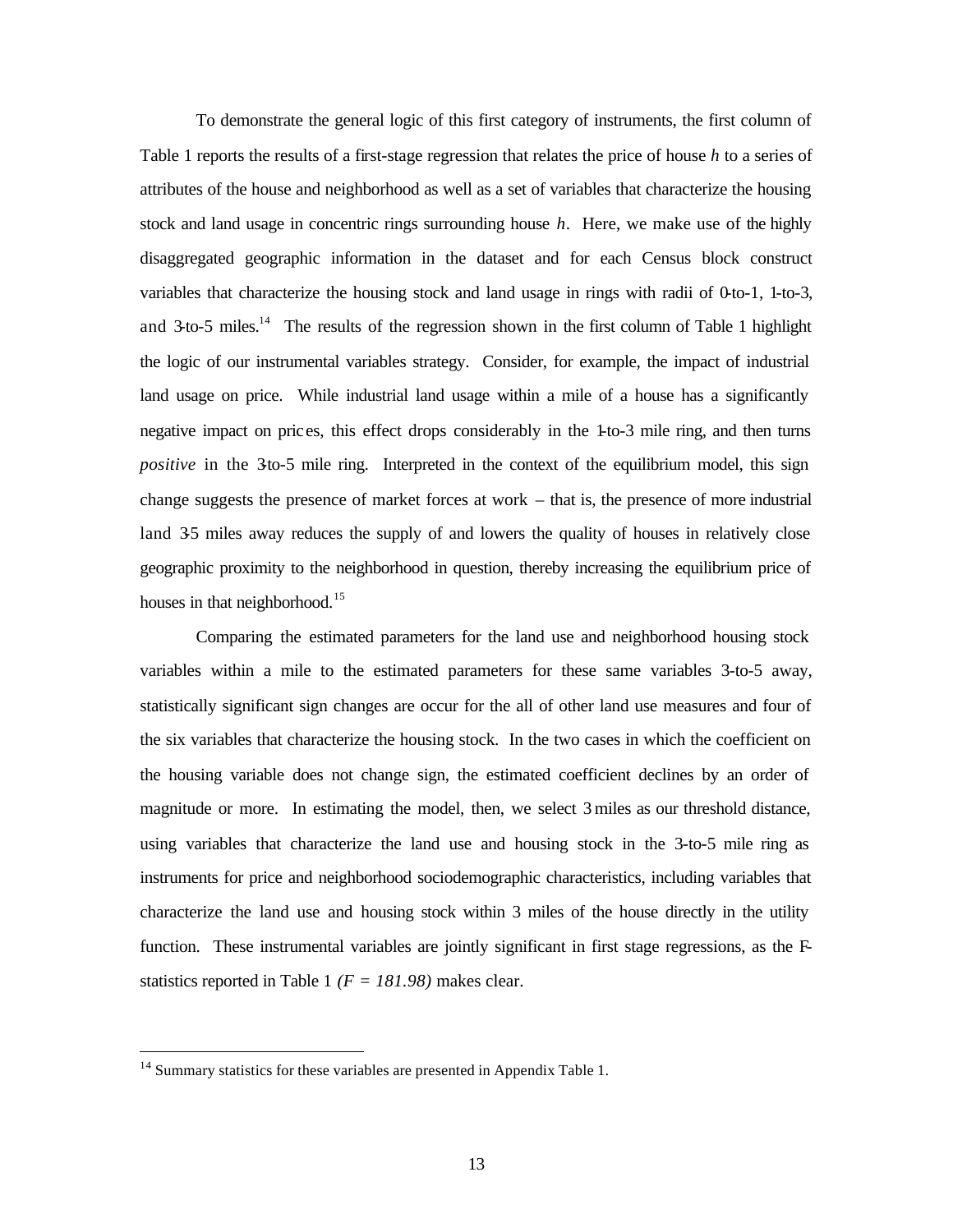### *The Classic Hedonic Identification Problem*

 $\overline{a}$ 

While typically framed in a slightly different equilibrium framework, the identification of our model (ignoring the additional burdens of identifying the components related to neighborhood sociodemographics) is essentially the same as the identification problem that underlies a hedonic model with unobserved choice characteristics  $-$  i.e., that of distinguishing the equilibrium price gradient from the marginal utility of households.<sup>16</sup> Solutions to the problem of identifying hedonic models with unobserved choice characteristics have only recently begun to appear in the literature and, consequently, we present a short discussion of the issues related to the identification of our model in order to facilitate comparison of the assumptions underlying identification.<sup>17</sup>

Following Rosen (1974), the classic strategy for estimating hedonic models involves estimating an equilibrium (hedonic) price function in a first-stage regression and using the gradient of this price function as the dependent variable in the household's first-order conditions in a second stage. This second stage of this classic estimation strategy returns both the mean and variation in preferences. Our estimation strategy begins instead by estimating the heterogeneity in preferences along with a vector of mean utilities  $\boldsymbol{d}$  in the first stage, identifying mean preferences in the second stage - the choice-specific constant regression.<sup>18</sup> In this way, the identification of our model is tied to these two stages of estimation.

Consider first the identification of the second stage regression, which uses the vector of choice-specific constants *d* estimated in the first stage. Ignoring the endogeneity of neighborhood

<sup>&</sup>lt;sup>15</sup> Note that this regression controls directly for a series of employment access variables that control for the fact that increased industrial or commercial land usage 3-5 miles out may simply pick up better employment access.

<sup>&</sup>lt;sup>16</sup> The hedonic literature typically uses a continuous choice framework. Important contributions include Rosen (1974), Brown and Rosen (1982), Epple (1987), Bartik (1987), and Ekeland, Heckman, and Nesheim (2002). While the underlying assumptions implicit in standard discrete choice estimation differ from the standard estimation of a hedonic model (which generally assumes that the observed decision satisfies a first order condition w.r.t. each choice attribute) the fundamental nature of the identification problem, distinguishing the equilibrium price function from preferences, is the identical in both approaches.

 $17$  A new working paper by Bajari and Benkhard (2002) presents alternative methods for identifying hedonic models of demand with unobserved product characteristics. It should also be noted that the general nature of the portion of our identification strategy related to the hedonic identification problem is derived from a long line of research in IO starting with the work of Bresnahan (1981, 1987) and Berry, Levinsohn, and Pakes (1995).

<sup>&</sup>lt;sup>18</sup> Throughout this discussion, we assume that the mean has been subtracted from all included household characteristics so that the choice-specific constant regression returns mean preferences.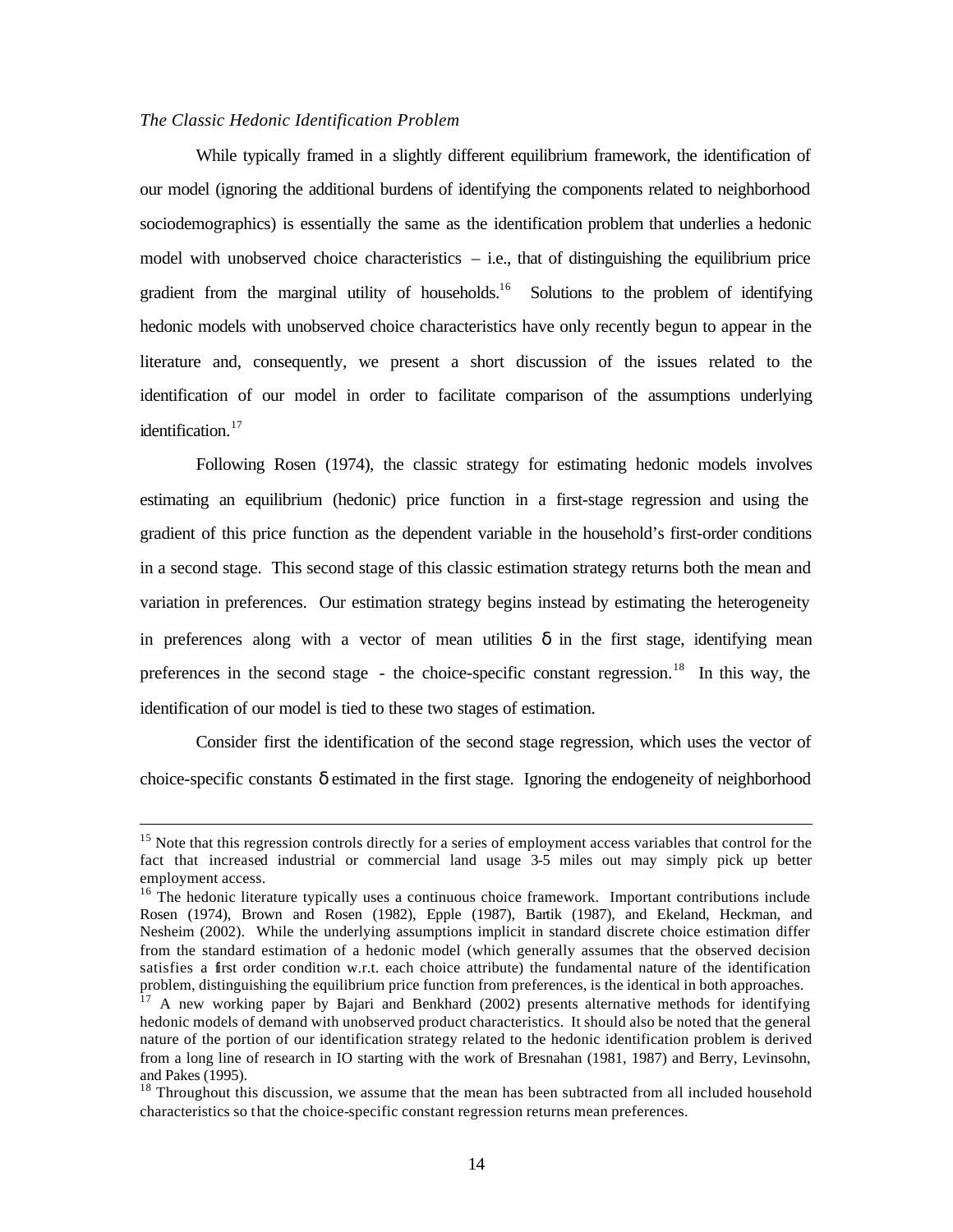sociodemographic characteristics for the purposes of this discussion, equation (4.2) contains two endogenous variables: housing price,  $p_h$ , and mean utility,  $\mathbf{d}_h$ . Recall from Section 2, that when households are identical except for their idiosyncratic locational preferences, the market clearing condition implies that the mean utility of each house must be identical in equilibrium. In this case, then, one of the endogenous variables is eliminated and mean preferences can be recovered by moving price to the other side of equation (12) and simply regressing price on characteristics. In other words, without household heterogeneity in preferences or geography, and with the assumption that housing supply is fixed, the equilibrium price function simply reflects mean preferences. From the point of view of the market clearing conditions, the logic is simple: any increase in the unobserved quality of a house,  $\mathbf{x}_h$ , is immediately offset by an increase in  $p_h$ , leaving mean utility and individual location decisions unchanged.

When heterogeneity in preferences or geography is allowed for, an increase in the unobserved quality of a choice alters the decisions that are made in equilibrium. If, as we find in our analysis, unobserved quality is a normal good, an increase in the unobserved quality of a house/neighborhood generally increases the income of the households that locate there in equilibrium. In this context, then, the presence of  $\boldsymbol{d}_h$  in equation (12) provides the appropriate adjustment to the hedonic price equation to return mean household preferences:

(17) 
$$
p_h + \frac{1}{2} \int_{a_{0p}} d_h = \frac{a_{0x}}{2} \int_{a_{0p}} X_h + \frac{1}{2} \int_{a_{0p}} x_h
$$

This mean-utility adjustment generally depends in equilibrium on the distribution of households and their tastes, the geographic distribution of employment, and the geographic distribution of houses and neighborhoods and their characteristics. It is in providing a valid instrument for  $p_h$ , then, that we identify the second stage of our two-stage estimation procedure.

The identification of heterogeneous preferences and the vector of choice-specific constants in the first stage of the estimation procedure for the random coefficients model presented in Section 2 guaranteed is driven by our assumption concerning the geography of employment locations. From a practical point of view, the identification of random coefficients derives from the same source that generates variation in our proposed instruments for price –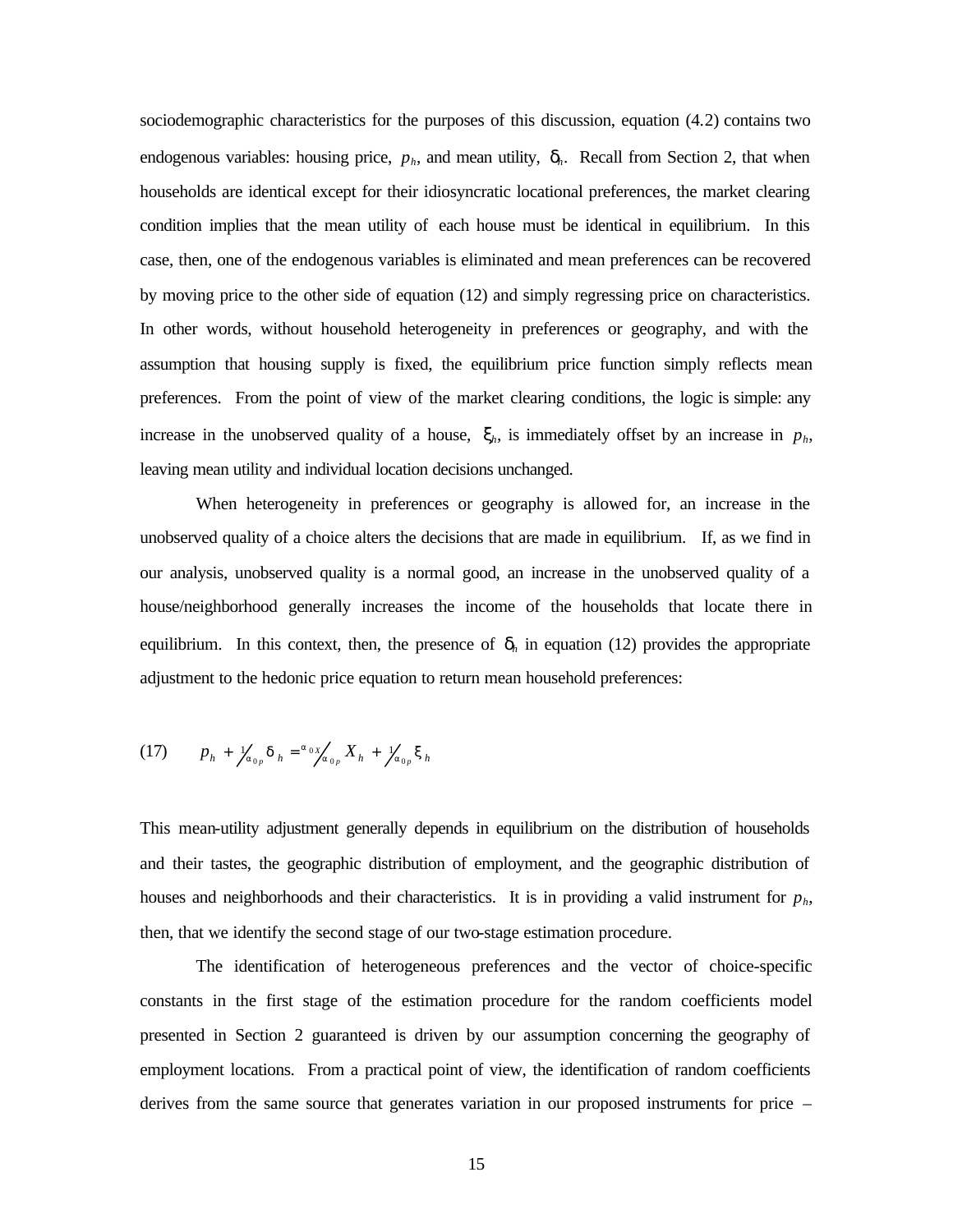namely the geography of the location decision. In particular, in our framework, the geographic distribution of employment within the Bay Area gives each household a distinct geographic bliss point, leading to tremendous variation in a household's perception of the choice set depending on the location of its workplace(s) within the metropolitan area. It is this variation that makes choices closer in geographic space closer substitutes for one another, thereby giving our instruments, which describe the local housing and labor market conditions for each residential choice, empirical content. This variation also allows us to learn about substitution patterns by observing households with identical observable characteristics choosing from different sets of choices in different parts of the metropolitan area. By estimating substitution patterns, one is able to reject the substitution patterns predicted by the multinomial logit in the data and thereby distinguish more flexible forms for the stochastic structure of the preferences. In this way, the geographic variation in preferences introduced by conditioning on the distribution of employment within the Bay Area is essential for the identification of the model. One final point is worth emphasizing: while we estimate the model using data from a single large metropolitan area, the problem is not what is usually referred to as identification using data from a single market, which typically implies that the researcher does not observe variation in the choice set.

### *Optimal Instruments*

In forming an instrument for housing prices, we exploit the fact that the demand for houses in any particular neighborhood is determined not only by the features of that neighborhood, but also by how these features relate to the broader landscape of housing/neighborhood choices. The instruments developed above along with the first stage regression for housing prices shown in the first column of Table 1 are important precisely because they demonstrate the logic of this identification strategy. In general, however, because we would like to instrument for a large number of choice characteristics, the precision of the estimation is improved significantly with the use of a parsimonious set of instruments that approximate the optimal instruments for price in our econometric framework. This sub-section of the paper characterizes the optimal instruments and develops computable instruments that approximate them.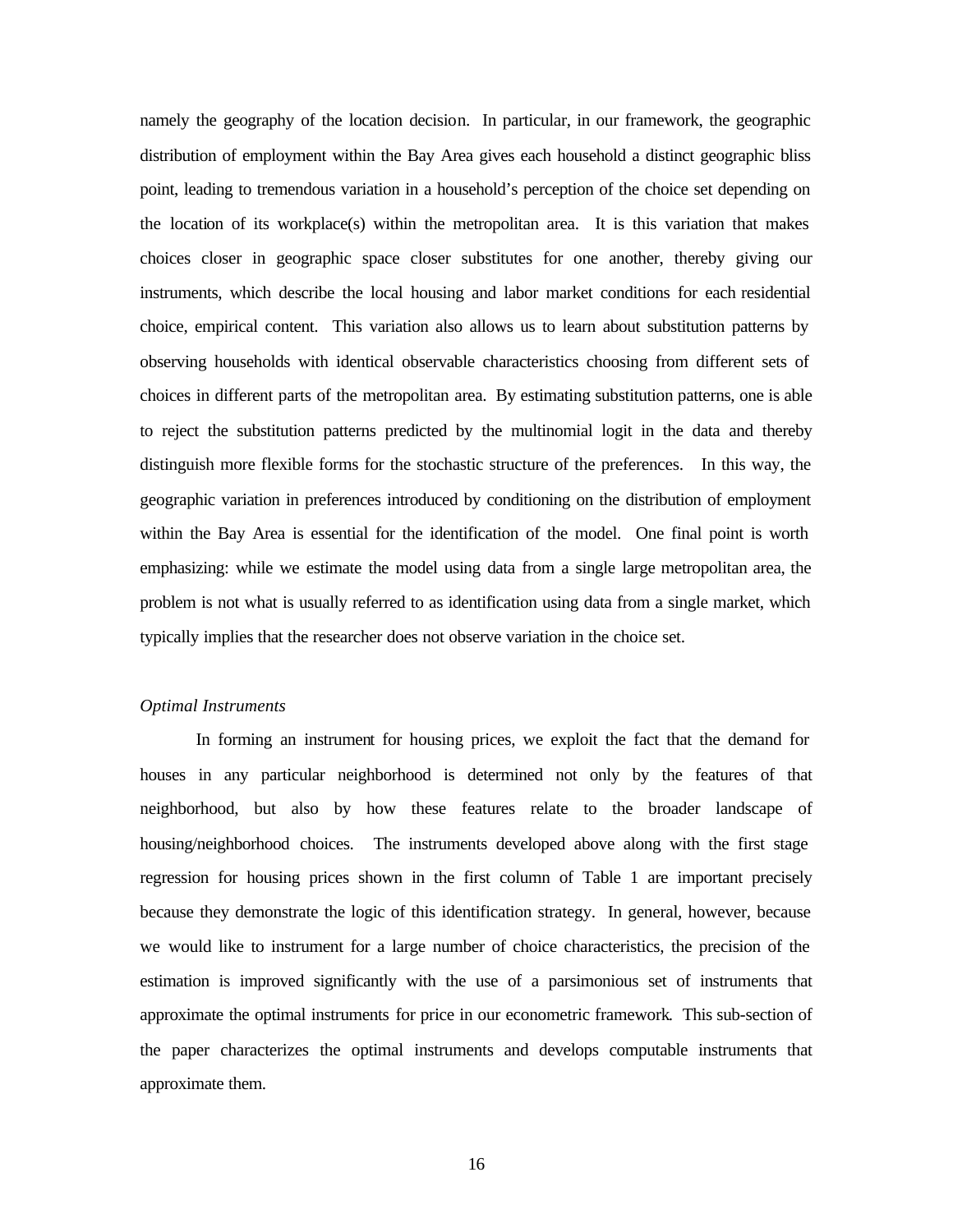The optimal instruments for  $p_h$  in the choice-specific constant regression (equation (12)) are given by:

$$
(18) \t E\left(\frac{\partial {\bm x}_h}{\partial {\bm a}_{0p}}\right) = E(p_h | \Omega)
$$

that is, the expected value of  $p_h$  conditional on the information set  $\Omega$ , which contains the full distribution of *exogenous* choice  $(X_h)$  and individual characteristics  $(Z^i)$ . Notice that these instruments implicitly incorporate the impact of the full distribution of the set of choices in exogenous characteristic space as well as information on the full distribution of observable household characteristics into a single instrument for each endogenous variable.

Because the equilibrium in the sorting model is not generically unique, however, this expectation is not well-defined. In particular, the calculation of this expectation requires computing the equilibrium for the full distribution of possible parameter values and the vector of unobserved choice characteristics, **x**. Since some parameter values give rise to multiple equilibria, the expectation cannot be calculated without some way of determining how an equilibrium is chosen in these cases. For this reason, we use a well-defined instrument that maintains much of the inherent logic of this optimal instrument while being straightforward to compute. This 'quasi- ' optimal instrument is based on the predicted vector of market-clearing prices calculated for an initial consistent estimate of the parameter values with the vector of unobserved characteristics *x* set identically equal to **0**. This condition corresponds to using the prediction at the mean instead of the expected value.

The calculation of these instruments requires a consistent estimate of the model's parameters. Notice, however, that we can use the standard instruments developed above to provide an initial consistent estimate of these. Operationally, then, the estimation proceeds as follows:

1. While controlling for characteristics of housing stock and land usage within 3 miles, use instruments that characterize the housing stock and land usage 3-5 miles away to estimate choice-specific constant regression.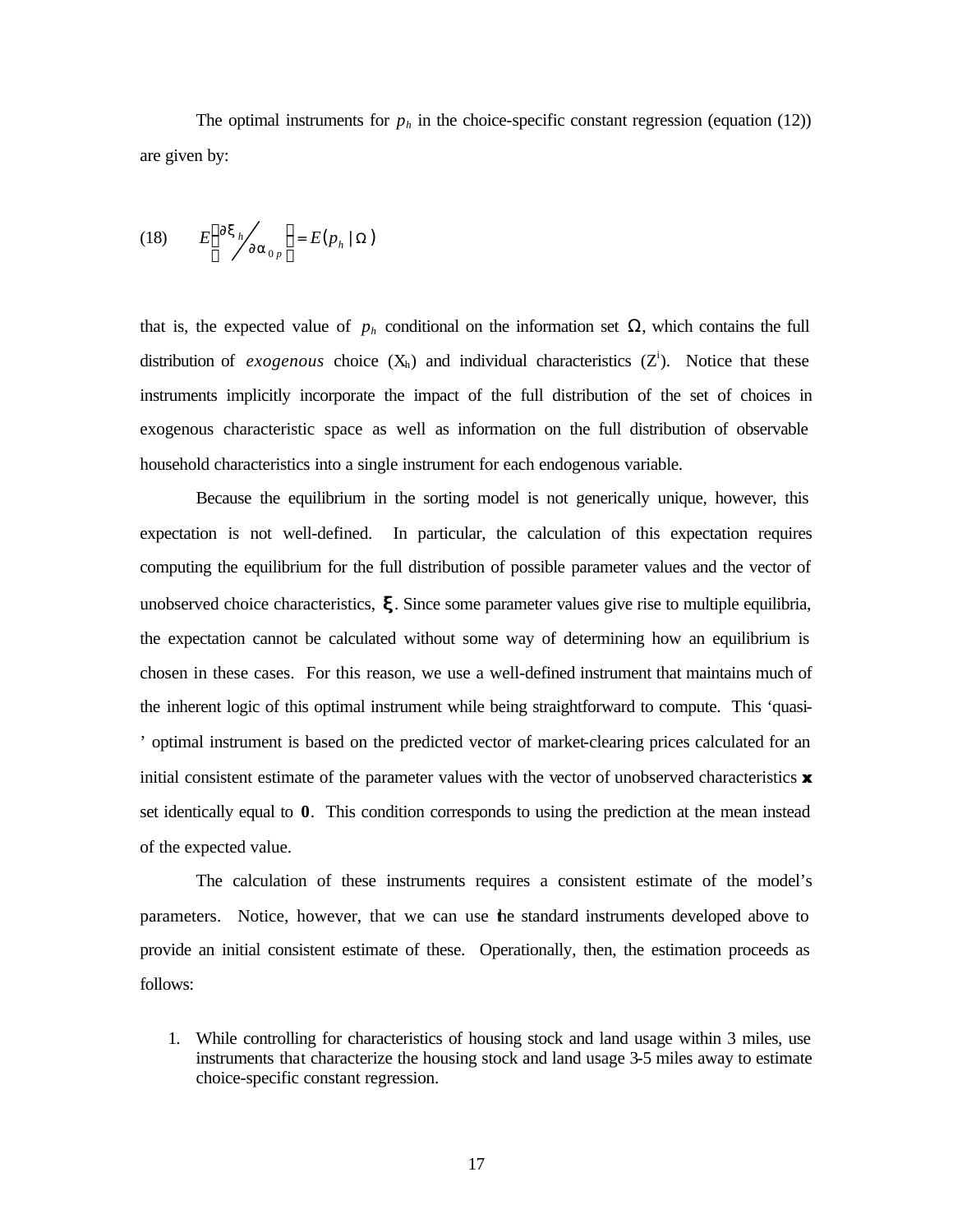- 2. Using the resulting consistent parameter estimates, setting  $\mathbf{x}_h = 0$  for all *h*, calculate the vector of housing prices that clears the market,  $\hat{p}^*(X_h, Z^i)$ h  $(X_h, Z^i)$ . The notation here is intended to indicate the predicted vector of market clearing prices conditional solely on the observable, exogenous characteristic s of households and houses/neighborhoods.
- 3. Using  $\hat{p}^*$  as an instrument for *p*, estimate the choice-specific constant regression.

Like the optimal instrument, the instrument that we propose provides a measure of the way that the full landscape of possible choices affects the demand for each house/neighborhood. In essence, these instruments extract additional information from  $\Omega$  than is contained in the vectors of choice characteristics **X**, which are already used directly in estimating equation (12). Moreover, the single 'quasi-' optimal instrument combines this information in a concise manner that is consistent with the logic  $f$  the sorting model. The final two columns of Table 1 show first-stage price regressions that include the 'quasi-' optimal instruments, both with and without the standard set of variables shown in the first column of the table. Even conditional on the full set of standard instruments, the optimal instruments have strong predictive power (the t-statistic on the optimal price instrument is greater than 100) and tests for the joint significance of the full set of instruments and the optimal instruments alone strongly reject the null in both specifications.

### **3.2 The Correlation of School Quality with Unobserved Neighborhood Quality**

Even in the context of the hedonic price regression, it is easy to see that an endogeneity problem is likely to arise, as the quality of local schools is likely to be positively correlated with unobserved housing and neighborhood quality. In this way, simply estimating the model via OLS is likely to overstate household's willingness-to-pay for school quality – misattributing preferences for unobserved house and neighborhood quality as tastes for schools quality. To address this issue, we follow the identification strategy developed in Black (1999). Using a sample of houses near school attendance zone boundaries, Black estimates a hedonic price regression that includes boundary fixed effects. By including boundary fixed effects, this strategy essentially compares the prices of houses in otherwise similar neighborhoods, but that fall on opposite sides of a boundary determining where kids will attend school. Any differences in prices not associated with housing characteristics are then be interpreted as the marginal willingness-to-pay for school quality.

In order to incorporate boundary fixed effects in the estimation, we assign each house to a region *r*. When a house is close to a boundary between two school districts, it will fall into a *boundary region* and when a house is more centrally located within a school district, it will fall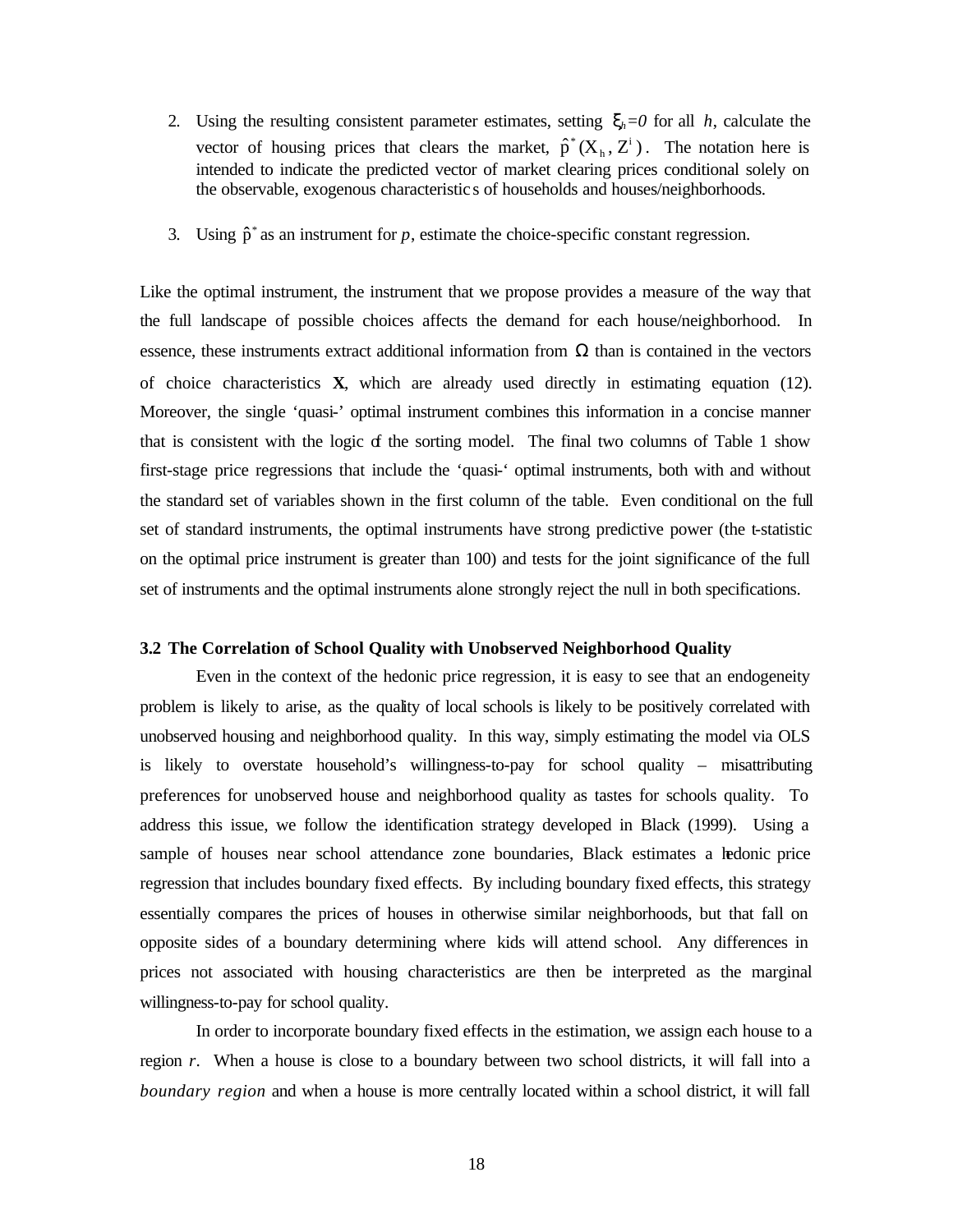into a *central region*. Letting  $y_r$  be a region fixed effect for the region r to which house h belongs, we can re-write the utility function shown in equation (1) as:

(18) 
$$
Max_{(h)} V_h^i = \mathbf{a}_X^i X_h - \mathbf{a}_D^i D_h^i - \mathbf{a}_p^i P_h + \mathbf{y}_r + \mathbf{x}_h + \mathbf{e}_h^i
$$

Having accounted for a region fixed effect,  $\mathbf{x}_h$  now represents the unobserved quality associated with the particular housing unit *h* within region *r*.

[Add additional discussion of assumptions implicit in boundary fixed effects approach – we can, for example, control for neighborhood and school sociodemographic characteristics on opposite sides of the border.]

A final issue for the analysis concerns the treatment of houses not near a school district boundary. In essence, while we seek to use only the variation in the data at the boundaries to estimate preferences for school quality, the logic  $\sigma$  the choice model developed in Section 2 requires the use of all houses in the choice set. Notice, however, that given the specification of equation (16), equations (11)-(12) become

(19) 
$$
\mathbf{d}_h = \mathbf{a}_{0X} X_h - \mathbf{a}_{0p} p_h + \mathbf{y}_r + \mathbf{x}_h
$$

$$
(20) \qquad \mathbf{n}_h^i = \left(\sum_{k=1}^K \mathbf{a}_{kX} Z_k^i\right) X_h - \left(\mathbf{a}_{0D} + \sum_{k=1}^K \mathbf{a}_{kD} Z_k^i\right) D_h^i - \left(\sum_{k=1}^K \mathbf{a}_{kp} Z_k^i\right) p_h
$$

That is, the boundary fixed effect appears only in the choice-specific constant regression. Thus, the first stage of the estimation procedure remains unchanged, returning estimates of the interaction parameters and the choice-specific constants. In the second stage of the estimation procedure, (i.e., the estimation of equation (19)), we use only the sample of houses in boundary versus central regions. In this way, the estimation of the interaction (heterogeneity) parameters in the utility function shown in equation (20) is based on the full sample of houses, while the estimation of the mean preference parameters (those in equation (19)) is based only on acrossboundary variation in prices. And, when preferences are restricted to be homogeneous, our equilibrium model reduces to the analysis in Black (1999).

#### **3.3 Heterogeneity in Tastes for Unobservable Neighborhood Attributes**

The baseline model with heterogeneous preferences developed in Section 2 accounts for selection associated with the interaction of (observable and unobservable) household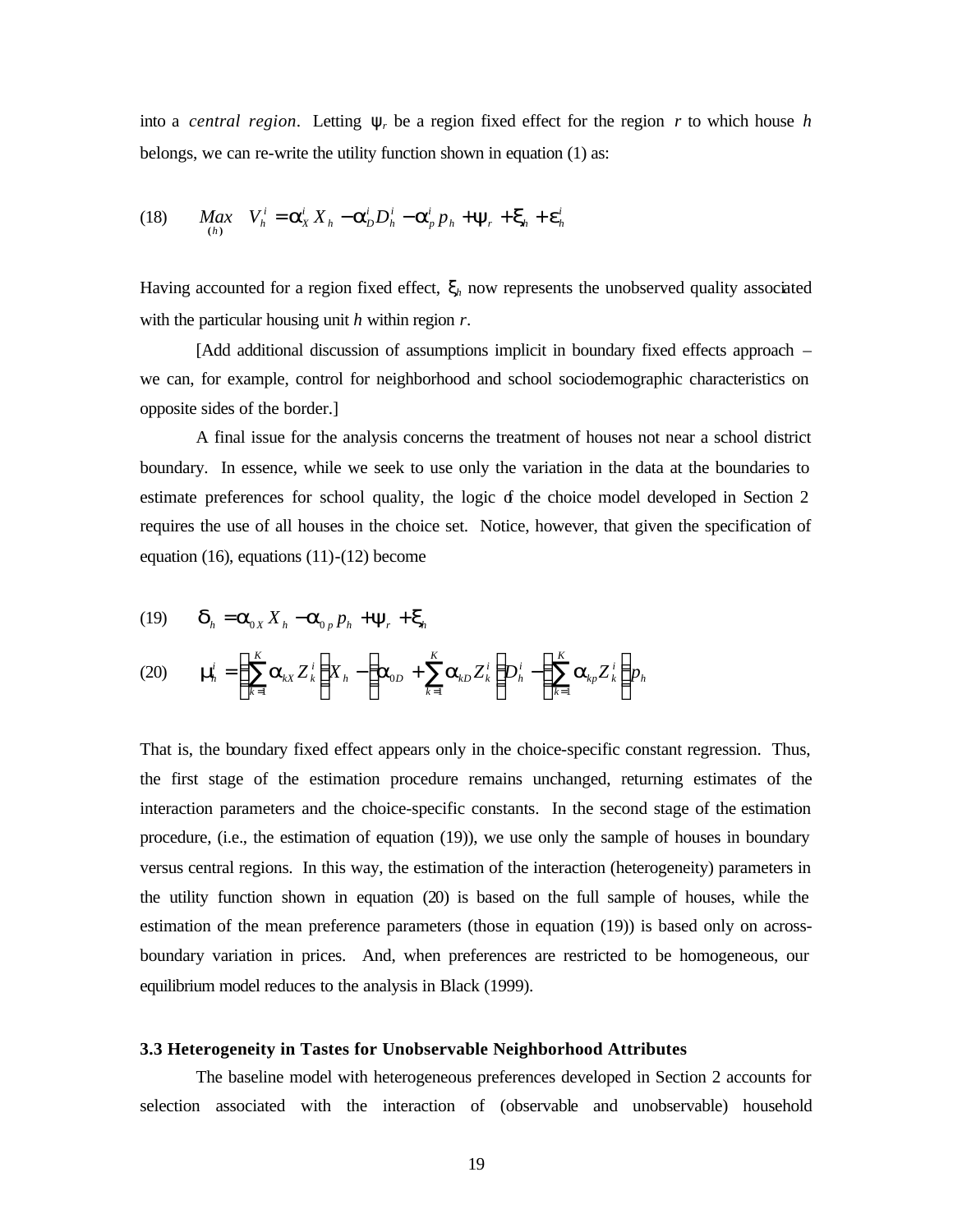characteristics and endowments with observable housing and neighborhood characteristics. The third endogeneity problem that we attempt to address concerns the possible correlation of school quality with unobservable housing and neighborhood attributes valued more strongly by some households versus others. If, for example, high-income households have relatively strong preferences for both good schools and homes with a view of the San Francisco Bay, our baseline analysis would overstate the relative preferences of high-income households for school quality.

In terms of our notation, the baseline specification shown in equation  $(1)-(2)$  restricts the valuation of unobserved housing and neighborhood quality, *xh*, to be identical across all households. The following utility specification allows this valuation to vary by observable household types *t,* where household type might indicate households with different levels of education, different races, or different levels of income.<sup>19</sup>

(21) 
$$
Max_{(h)} V_{h}^{i,t} = \mathbf{a}_{X}^{i,t} X_{h} - \mathbf{a}_{D}^{i,t} D_{h}^{i} - \mathbf{a}_{p}^{i,t} p_{h} + \mathbf{x}_{h}^{t} + \mathbf{e}_{h}^{i,t}
$$

where

 $\overline{a}$ 

(22) 
$$
\mathbf{a}_{j}^{i,t} = \mathbf{a}_{_{0j}}^{t} + \sum_{r=1}^{R} \mathbf{a}_{rj}^{t} Z_{r}^{i}
$$

We refer to this specification as a 'type-specific' discrete choice model. This specification also allows each taste parameter to vary by type, which both permits for a tremendous amount of heterogeneity in preferences and, as we discuss below, greatly simplifies the computation. Notice also that this specification is much broader than simply allowing each household type to have different preferences for unobserved housing and neighborhood characteristics. In the specification of (21)-(22), households of one type might place a positive value on an unobservable feature while households of another type might place a negative value.<sup>20</sup>

Given the specification shown in equations  $(21)-(22)$ , the analogous notation to that of equations (11)-(12) becomes:

(23) 
$$
\mathbf{d}_h^t = \mathbf{a}_{0X} X_h^t - \mathbf{a}_{0p} p_h^t + \mathbf{x}_h^t
$$

$$
(24) \qquad \mathbf{n}_{\boldsymbol{h}}^{i} = \left(\sum_{k=1}^{K} \mathbf{a}_{rX}^{i} Z_{k}^{i}\right) X_{h} - \left(\mathbf{a}_{0D}^{i} + \sum_{k=1}^{K} \mathbf{a}_{rD}^{i} Z_{k}^{i}\right) D_{h}^{i} - \left(\sum_{k=1}^{K} \mathbf{a}_{rD}^{i} Z_{k}^{i}\right) p_{h}
$$

 $19$  Interactions of unobservable household and unobservable housing characteristics are of course already accounted for in the idiosyncratic error term.

 $20$  The placement of an IKEA in East Palo Alto, for example, has been hotly contested with some residents clearly viewing it as an amenity and others as a disamenity.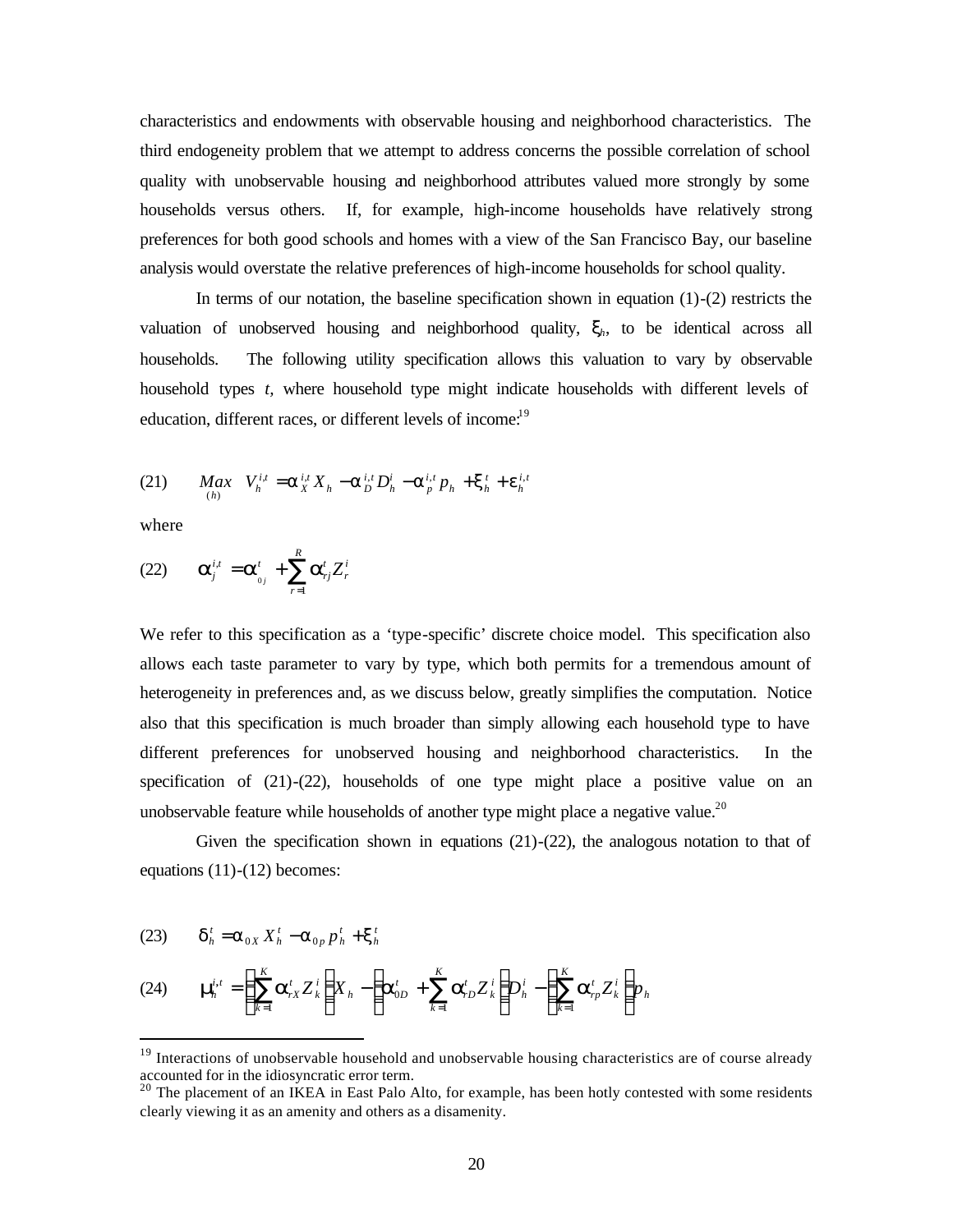Notice that in this case, for each type *t*, the first stage of the estimation procedure returns  $\mathbf{d}_h = \mathbf{F}$ for houses not chosen by households of type *t*. In other words, the model can perfectly predict the fact that households of type *t* do not choose certain houses simply by forcing type *t*'s choicespecific constant for that house to negative infinity.

To see the issues involved with estimating this specification, it is again helpful to consider a restriction. In particular, consider a utility specification in which preference parameters vary only by type:

(25) 
$$
Max_{(h)} V_h^{i,t} = \mathbf{a}_X^t X_h - \mathbf{a}_p^t p_h + \mathbf{x}_h^t + \mathbf{e}_h^{i,t}
$$

The elimination of within-type heterogeneity implies that all houses chosen by type *t* must yield the same indirect utility. At the same time, the model can again perfectly predict the fact that households of type *t* do not choose certain houses simply by forcing type *t*'s choice-specific constant for that house to negative infinity. In this way, for each type  $t$ , the first stage of the estimation procedure returns  $d_h = K$ , a finite constant, for all houses chosen by type *t* and  $d_h = -\frac{g}{\lambda}$ for houses not chosen by households of type *t*.

The question then is how to proceed in the second stage regression. For a given type *t*, consider first the idea of dropping all observations with  $\mathbf{d}_h = -\mathbf{F}$ . In this case, the model reduces to a hedonic price regression using only houses chosen by households of type *t*:

(26) 
$$
p_h = \frac{a'_X}{a'_p} X_h + \frac{1}{a'_p} \mathbf{x}_h^t \quad \forall \quad h \quad chosenby type \quad t
$$

For obvious regions we refer to equation (26) as a 'type-specific' hedonic price regression By running such a hedonic price regression for each type, we estimate the heterogeneity in preferences across types. In essence, this procedure uses only the price variation in houses chosen by type *t* to estimate preferences of households of type *t*. In the context of the boundary fixed effects, this procedure returns estimates of preferences of type *t* for differences in school quality by comparing what a household of type *t* is willing to pay for an equivalent house on opposite sides of a school district boundary.

While such a type-specific across-boundary comparison is intuitively appealing as a way of estimating the heterogeneity in preferences, the procedure just outlined (in which we drop all observations with  $\mathbf{d}_h = -\mathbf{F}$  is clearly subject to a form of sample selection bias, as we have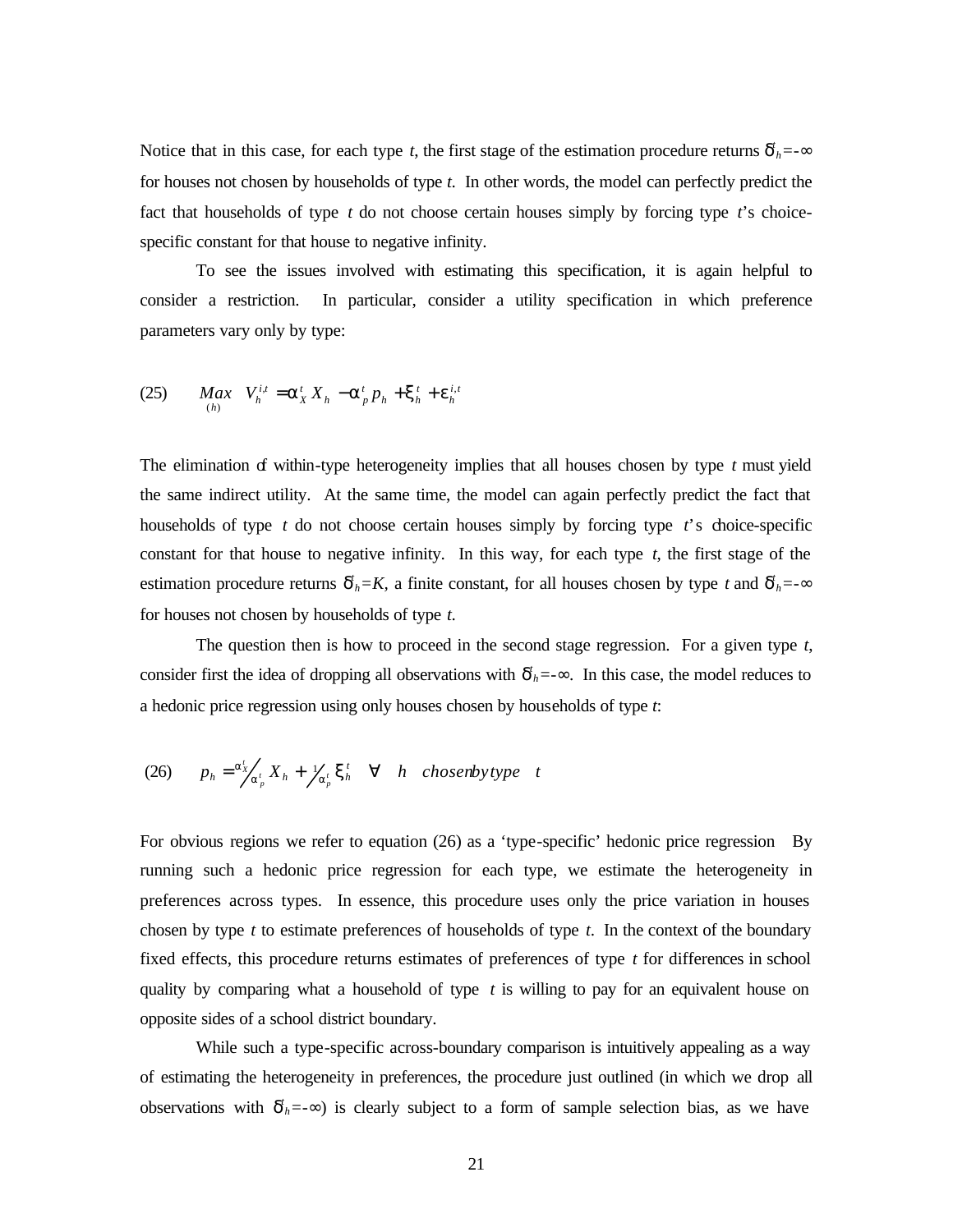selected on the dependent variable in equation (22). In this way when the estimation of preferences is based solely on within-type price variation a classic sample selection bias arises, as the unobserved quality level of the houses chosen by a given type of household is likely to be correlated with the observed attributes of these houses. Among the set of houses chosen by highincome households, for example, relatively small houses or houses with poor neighborhood amenities are likely to have high levels of unobserved house or neighborhood quality, leading to a downward bias in the estimation of the preferences of high-income households for the observed amenities. In fact, when the unobservable quality of each house is allowed to vary by type, the estimates of  $\boldsymbol{d}_h$  returned in the first stage of the estimation procedure are not consistent.<sup>21</sup> Consequently, we consider an alternative specification that deal with the does yield consistent estimates.

### *Type-Specific Neighborhood Unobservable Characteristics*

In particular, we allow for the unobserved quality of each neighborhood to vary by type:  $h'_{h}$ *f*<sub>N</sub>, but force the valuation of the unobserved quality of each house within the neighborhood to be identical across households: *x<sup>h</sup>*

(27) 
$$
Max_{(h)} V_{h}^{i,t} = a_{X}^{i,t} X_{h} - a_{D}^{i,t} D_{h}^{i} - a_{p}^{i,t} p_{h} + b_{h \in N}^{t} + x_{h} + e_{h}^{i,t}
$$

*[need to complete – main idea: including neighborhood sociodemographic characteristics interacted with household characteristics (e.g., percent highly educated interacted with household's education level) directly in analysis absorbs out*  $h'_{h}$ *<sub><i>RN*</sub>.]</sub>

### **4 DATA**

 $\overline{a}$ 

Our analysis is facilitated by access to restricted Census microdata for 1990. These restricted Census data provide the detailed individual, household, and housing variables found in the public-use version of the Census, but unlike the public-use data, also include information on the location of individual residences and workplaces at a very disaggregate level. In particular, while the public-use data specify the PUMA (a Census region with approximately 100,000 individuals) in which a household lives, the restricted data specify the Census block (a Census region with approximately 100 individuals), thereby identifying the local neighborhood that each

<sup>&</sup>lt;sup>21</sup> For a more complete discussion of the asymptotic properties of these models see Bayer, McMillan, and Rueben (2002).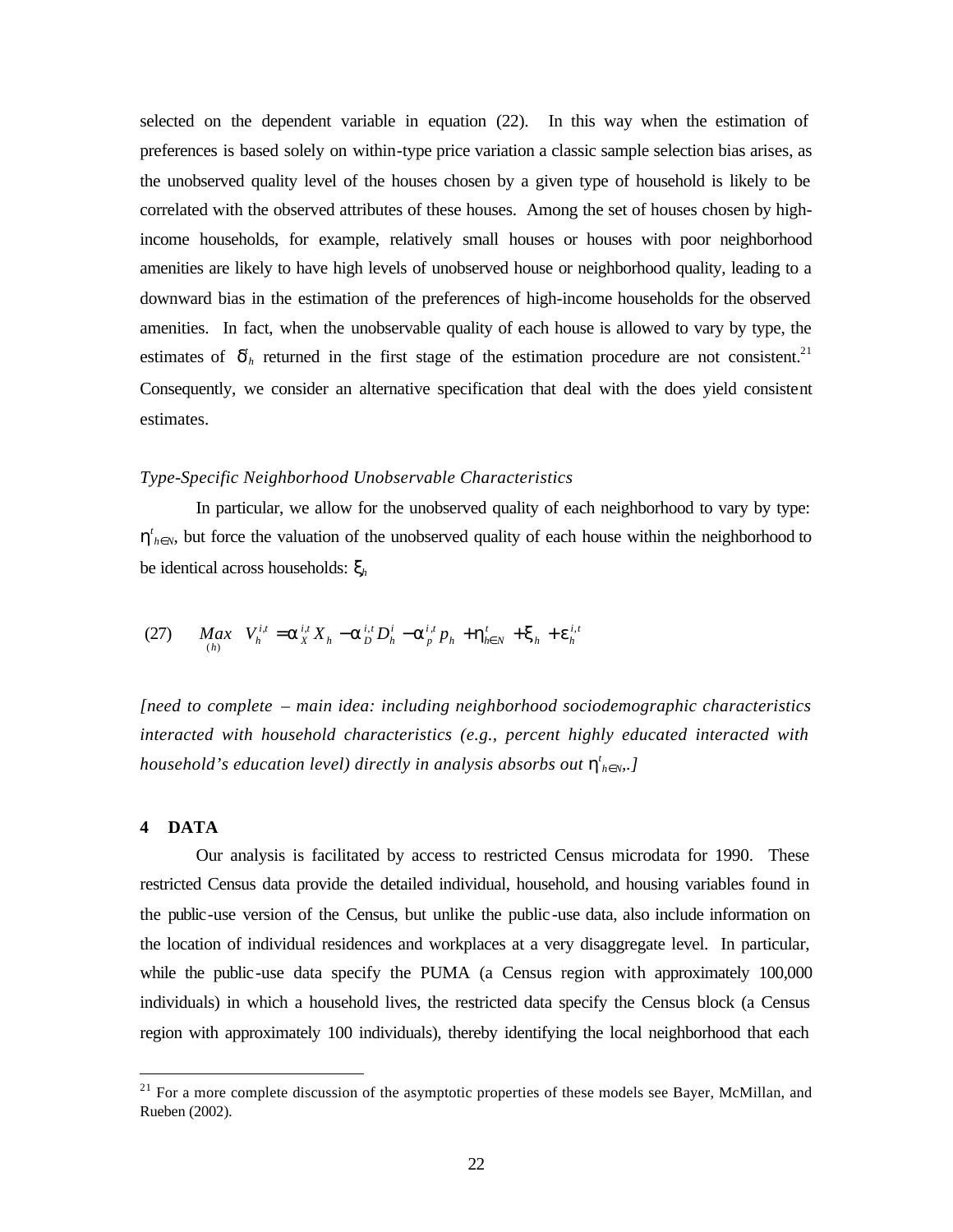individual inhabits as well as the characteristics of each neighborhood far more accurately than has been previously possible with such a large-scale data set.

Our study area consists of six contiguous counties in the San Francisco Bay Area: Alameda, Contra Costa, Marin, San Mateo, San Francisco, and Santa Clara. We focus on this area for two main reasons. First, it is reasonably self-contained. Examination of Bay Area commuting patterns in 1990 reveals that a very small proportion of commutes originating within these six counties ended up at work locations outside the area; and similarly, a relatively small number of commutes to jobs within the six counties originated outside the area. And second, the area is sizeable along a number of dimensions, including over 1,100 Census tracts, and almost 39,500 Census blocks, the smallest unit of aggregation in our data.<sup>22</sup> Our final sample consists of about 650,000 people in just under 244,000 households. The Census provides a wealth of data on the individuals in the sample – race, age, educational attainment, income from various sources, household size and structure, occupation, and employment location (also provided at the Census block level). $^{23}$ 

The Census data provide a variety of housing characteristics: whether the unit is owned or rented, the corresponding rent or owner-reported value, property tax payment, number of rooms, number of bedrooms, type of structure, and the age of the building. In constructing neighborhood characteristics, we begin by characterizing the stock of housing in the neighborhood surrounding each house. Using the Census data, we also construct neighborhood racial, education and income distributions based on the households within the same block group, a Census region containing approximately  $500$  housing units.<sup>24</sup> We merge additional data describing local conditions with each house record, constructing variables related to air quality, climate, crime rates, land use, local schools, topography, and urban density. For each of these measures, a detailed description of the process by which the original data were assigned to each

 $\overline{a}$ 

 $22$  Our sample consists of all households who filled out the long-form of the Census in 1990, approximately 1-in-7 households. In our sample, Census blocks contain an average of 6 households, while Census block groups – the next level of aggregation up - contain an average of 92 households.

 $^{\overline{23}}$  Throughout our analysis, we treat the household as the decision-making agent and characterize each household's race as the race of the 'householder' – typically the household's primary earner. We assign households to one of four mutually exclusive categories of race/ethnicity: Hispanic, non-Hispanic Asian, non-Hispanic Black, and non-Hispanic White. The full list of the household characteristics used in the analysis, along with means and standard deviations, is given in the first panel of the Data Appendix.

<sup>&</sup>lt;sup>24</sup> In principle, as we know the location of each house very precisely, neighborhoods could be defined to include all houses within a given radius of the house. In practice, the use of such measures yielded very similar results to those based on conventional Census boundaries, (e.g., Census blocks, block groups, or tracts), and consequently, we use these traditional Census boundaries when constructing neighborhood sociodemographic measures to facilitate comparison with past research. We discuss this issue further in Section 6 when describing the patterns of segregation in the Bay Area.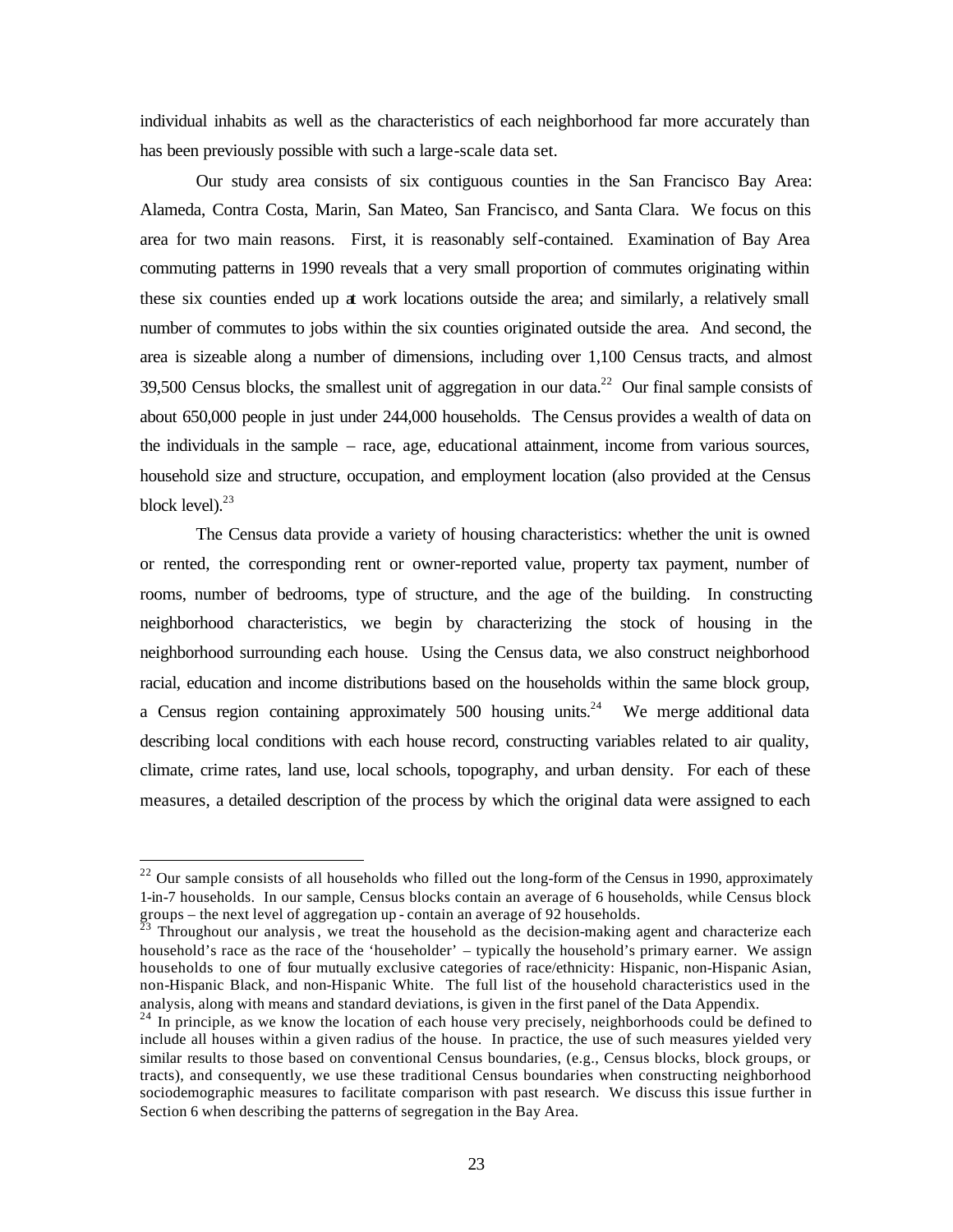house is provided in a Data Construction Appendix.<sup>25</sup> The full list of house and neighborhood variables, along with means and standard deviations is given in the second panel of the Data Appendix.

## *Refining the House Price Variables Provided in Census*

 $\overline{a}$ 

For a variety of reasons, the house price variables reported in the Census are ill suited for our analysis. House values are self-reported and top-coded, and rents may reflect substantial tenure discounts. Moreover, because we have implicitly defined the model and developed its equilibrium properties in terms of a single price variable for both owner-occupied and rental properties, we must relate house values to rents in some way.<sup>26</sup> Consequently, we make four adjustments to the housing price variables reported in the Census aiming to get a single measure for each unit that reflects what its monthly rent would be at current market prices. We describe the reasoning behind each adjustment here, leaving a detailed description of the methodology for the Data Appendix.

Because house values are self-reported, it is difficult to ascertain whether these prices represent the current market value of the property, especially if the owner purchased the house many years earlier. Fortunately, the Census also contains other information that helps us to examine this issue and correct house values accordingly. In particular, the Census asks owners to report a continuous measure of their annual property tax payment. The rules associated with Proposition 13 imply that the vast majority of property tax payments in California should represent exactly 1 percent of the transaction price of the house at the time the current owner bought the property or the value of the house in 1978. Thus, by combining information about property tax payments and the year that the owner bought the house (also provided in the Census in relatively small ranges), we are able to construct a measure of the rate of appreciation implied by each household's self-reported house value. We use this information to modify house values

<sup>&</sup>lt;sup>25</sup> In generating the climate and air quality data at the Census block level, for example, we make use of locally weighted regression techniques to assign data on climate stations and air quality monitoring stations to a lower level of aggregation (in this case, a Census block), as there are far fewer climate stations than Census blocks.

<sup>&</sup>lt;sup>26</sup> This requirement may seem more restrictive than it actually is. Note that we treat ownership status as a fixed feature of a housing unit in the analysis. In this way, whether a household rents or owns is endogenously determined within the model by its house choice. In the model, we allow households to have heterogeneous preferences for home-ownership (a positive interaction between household wealth and ownership, for example, will imply that wealthier households are more likely to own their housing unit, as we find below) and other house characteristics. Moreover, the model could incorporate heterogeneous elasticities of demand for features of a house or neighborhood depending on whether the unit is owned or rented. In this way, the use of a single house price variable does not impose any serious restrictions on the model.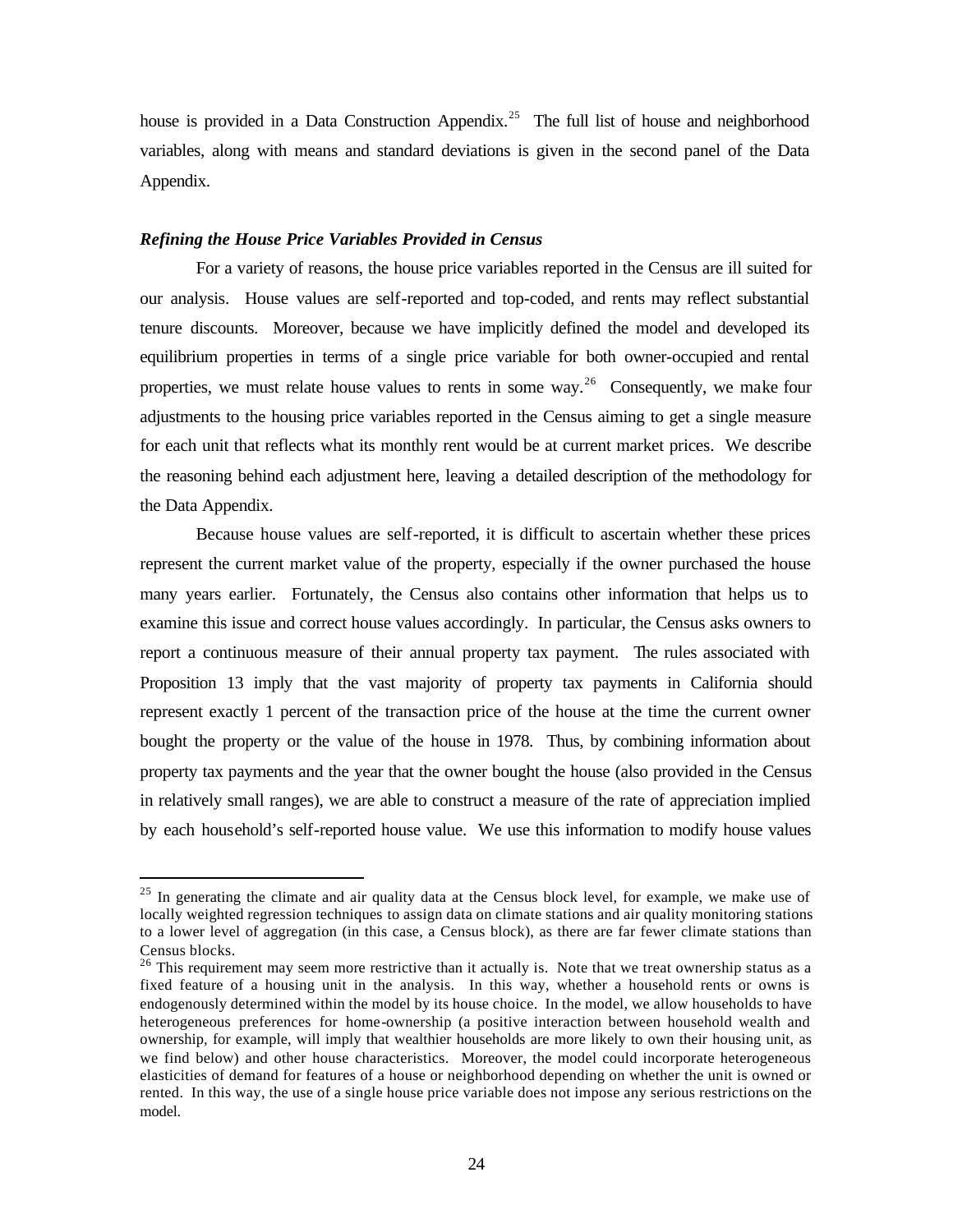for those individuals who appear to be reporting values much closer to the original transaction price rather than current market value.

A second deficiency of the house values reported in the Census is that they are top-coded at \$500,000, a top-code that is often binding in California. Again, because the property tax payment variable is continuous and not top-coded, it provides information useful in distinguishing the values of the upper tail of the value distribution.

The third adjustment that we make concerns rents. While rents are presumably not subject to the same degree of misreporting as house values, it is still the case that renters who have occupied a unit for a long period of time generally receive some form of tenure discount. In some cases, this tenure discount may arise from explicit rent control, but implicit tenure discounts generally occur in rental markets even when the property is not subject to formal rent control. In order to get a more accurate measure of the market rent for each rental unit, we utilize a series of locally based hedonic price regressions in order to estimate the discount associated with different durations of tenure in each of over 40 sub-regions within the Bay Area.

Finally, we construct a single price vector for all houses, whether rented or owned. In order to make owner- and renter-occupied housing prices as comparable as possible, we seek to determine the implied current annual rent for the owner-occupied housing units in our sample. Because the implied relationship between house values and current rents depends on expectations about the growth rate of future rents in the market, we estimate a series of hedonic price regressions for each of over 40 sub-regions of the Bay Area housing market. These regressions return an estimate of the ratio of house values to rents for each of these sub-regions and we use these ratios to convert house values to a measure of current monthly rent. Again, the procedure is described in detail in the Data Construction Appendix.

### *School Characteristics*

While we have an exact assignment of Census blocks to school districts, we have only been able to attain precise maps that describe the way that city blocks are assigned to schools in 1990 for Alameda County. In the absence of information about within-district school attendance areas, we employ four alternative approaches for linking each house to a school. The crudest procedure assigns average school district characteristics to every house falling in the school district. A refinement on this makes use of distance-weighted averages. For a house in a given Census block, we calculate the distance between that Census block and each school in the school district. We have detailed information characterizing each school and construct weighted averages of each school characteristic, weighting by the reciprocal of the distance-squared as well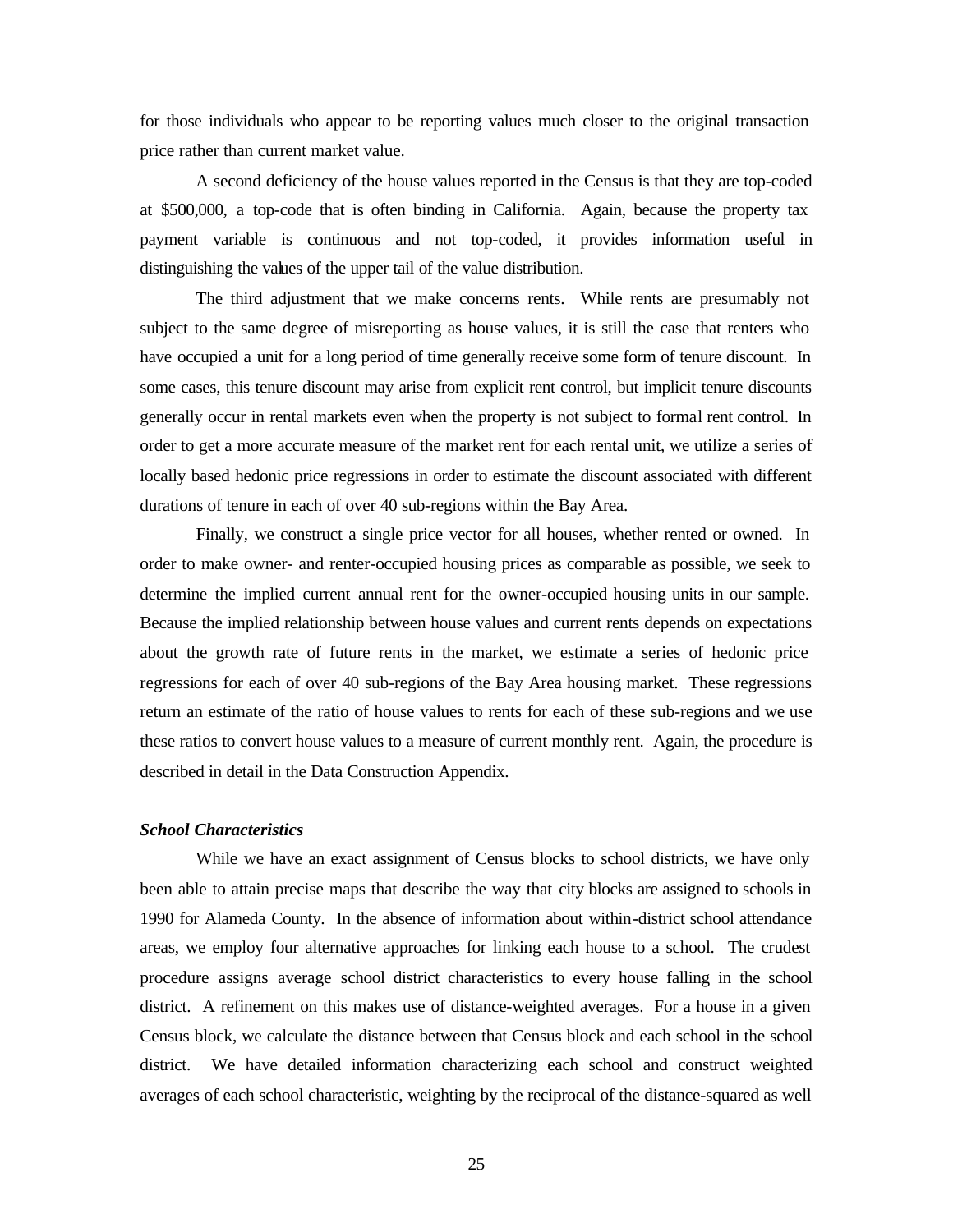as enrollment. As a third approach we simply assign each house to the closest school within the appropriate school district.

The first three procedures do not make full use of the information available to us in the restricted version of the Census. Our preferred approach uses information about individual children living in each Census block - their age and whether they are enrolled in public school. (We are currently extending the procedure to use the race of each child as well.) We know the fourth grade enrollment for every school in every school district in the Bay Area. Adjusting for the fact that we have a sample of households in the long form of the Census, we know that the 'true' assignment of houses to schools must give rise to the overall fourth grade enrollments observed in the data. (It must also give rise to the observed racial composition of the school, a constraint we are not currently making sure binds.)

These aggregate numbers provide the basis for the following intuitive procedure: we begin by calculating the five closest schools to each Census block. As an initial assignment, each Census block and all the fourth graders in it are assigned to the closest school. We then calculate the total predicted enrollment in each school, and compare this with the actual enrollment. If a school has excess demand, then we need to reassign Census blocks out of its catchment area, while if a school has excess supply, we need to expand the school's catchment area to include more districts.

To carry out this adjustment, we rank schools on the basis of the (absolute value of) their prediction error, dealing with the schools that have the greatest excess demand/supply first. If the school has excess demand, we reassign the Census block that has the closest second school (recalling that we record the five closest schools to each Census block, in order), as long as that second school has excess supply. If a school has excess supply, we reassign to it the closest school district currently assigned to a school with excess demand. We make gradual adjustments, reassigning one Census block from each school in disequilibrium each iteration. This gradual adjustment of assignments of Census blocks to schools continues until we have 'market clearing' (within a certain tolerance) for each school. Our actual algorithm converges quickly in practice, and produces plausible adjustments to the initial, closest-school assignment.

### *Boundary Fixed Effects*

Three issues arise in incorporating boundary fixed effects into our analysis. The first issue concerns the choice of jurisdiction for which the boundaries are defined. While Black uses school attendance zones within a school district, in the analysis presented in this paper, we use boundaries between school districts in the Bay Area. A central feature of local governance in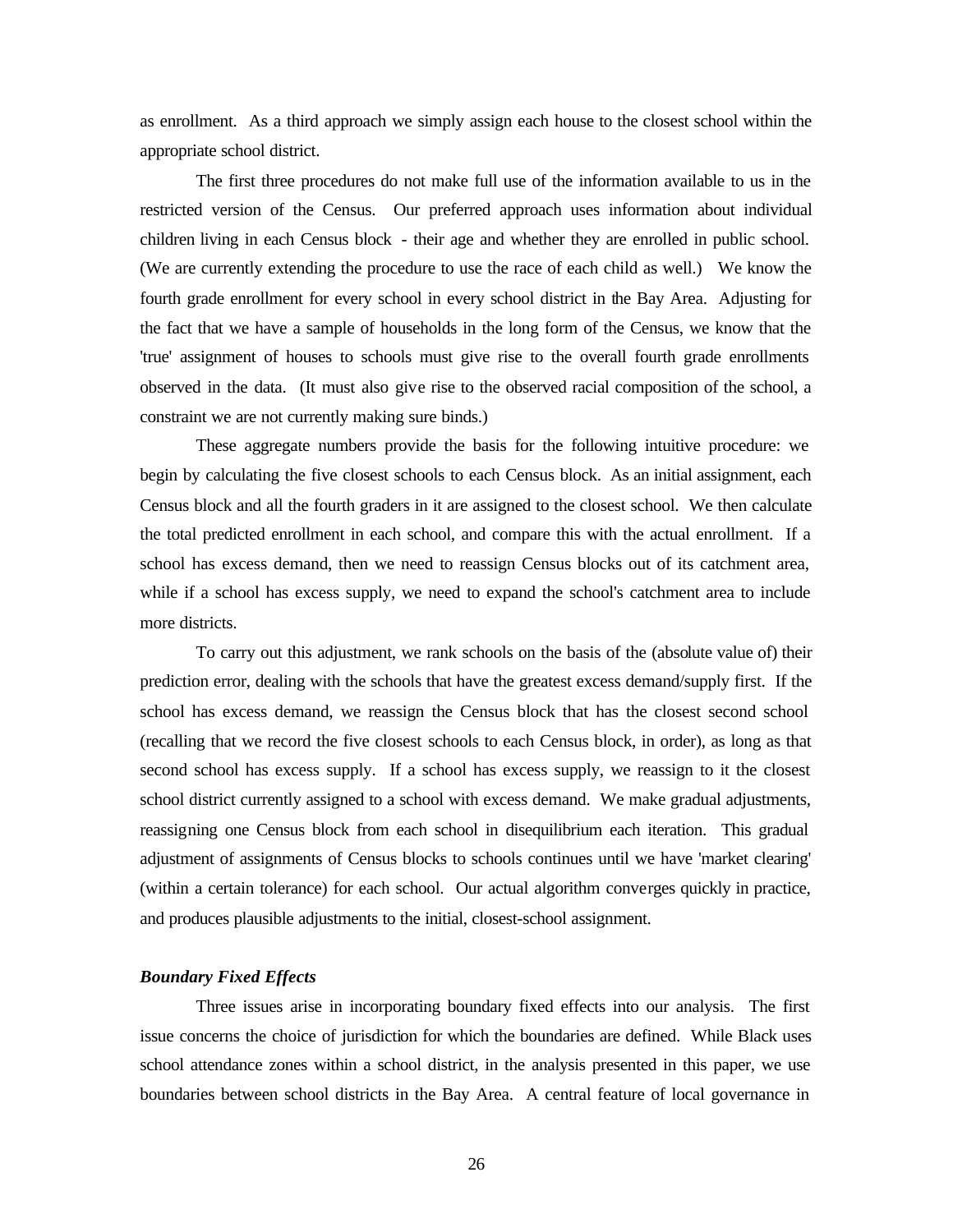California helps to eliminate some of the problems that naturally arise with the use of school district boundaries, as Proposition 13 ensures that the vast majority of school districts within California are subject to a uniform effective property tax rate of 1 percent.<sup>27</sup> A second issue concerns the width of the boundaries. While a narrow band makes the assumption that unobserved neighborhood quality is the same on opposite sides of the boundary more accurate, a wider band allows the use of more data. To address this issue we consider a variety of alternative boundary widths in the analysis. A third issue concerns the length of the boundaries themselves. If a single fixed-effect were to be used for the Oakland-Berkeley boundary, for example, this boundary would be nearly 8 miles long. To address this issue, we again consider alternative boundary definitions that divide longer boundaries into much shorter segments.

### **5 RESULTS**

*[Tables to be handed out at talk – results not yet disclosed by Census for inclusion in paper]*

### **6 CONCLUSION**

#### **REFERENCES**

 $\overline{a}$ 

Bartik, Timothy, (1987), "The Estimation of Demand Parameters in Hedonic Price Models," *Journal of Political Economy*, 95:81-88.

Bayer, Patrick, Robert McMillan, and Kim Rueben (2002) "The Causes and Consequences of Residential Segregation: An Equilibrium Model of Neighborhood Sorting," mimeo, Yale University, available at www.econ.yale.edu/~pjb37.

Berry, Steven, (1994), "Estimating Discrete-Choice Models of Product Differentiation," *RAND Journal of Economics*, Vol. 25, pp. 242-262.

Berry, Steven, James Levinsohn, and Ariel Pakes, (1995), "Automobile Prices in Market Equilibrium," *Econometrica*, Vol 63, pp. 841-890.

Black, Sandra (1999) "Do Better Schools Matter? Parental Valuation of Elementary Education," *Quarterly Journal of Economics*, May 1999.

Brown, James and Harey Rosen (1982), "On the Estimation of Structural Hedonic Price Models," *Econometrica*, 50: 765-9.

Ekeland, Ivar, James Heckman, and Lars Nesheim, (2002), "Identification and Estimation of Hedonic Models," unpublished manuscript, University of Chicago.

Epple, Dennis, (1987), "Hedonic Prices and Implicit Markets: Estimating Demand and Supply Functions for Differentiated Products," *Journal of Political Economy*, 107: 645-81.

 $27$  In the analysis presented below, we check the robustness of the use of school district boundaries by incorporating data that characterizes districts with special exemptions from this rule.